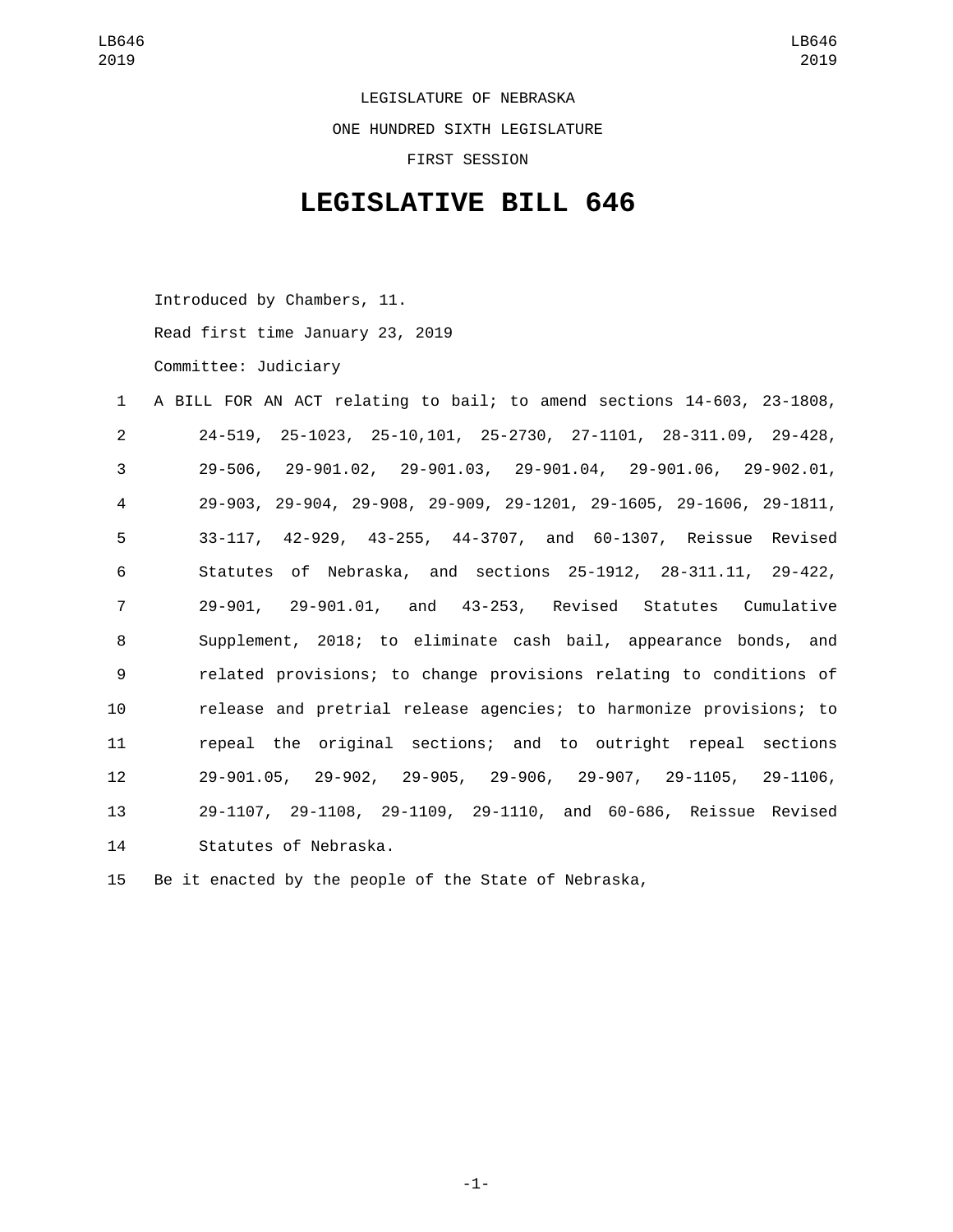Section 1. Section 14-603, Reissue Revised Statutes of Nebraska, is 2 amended to read:

 14-603 The chief of police shall be the principal ministerial officer of the corporation. His or her jurisdiction and that of his or her officers in the service of process in all criminal cases and in cases for the violation of city ordinances shall be coextensive with the county. The chief of police or his or her officers shall take bail in all bailable cases for the appearance before the county court of persons under arrest, but such bail shall be subject to the approval of the 10 county court.

 Sec. 2. Section 23-1808, Reissue Revised Statutes of Nebraska, is 12 amended to read:

 23-1808 If the evidence of any witness shall implicate any person as the unlawful slayer of the person over whom the said inquisition shall be held, the coroner shall recognize such witness, in such sum as the coroner may think proper, to be and appear at the next term of the district court for the said county, there to give evidence of the matter in question and not depart without leave. Such recognizance shall be in the same form, as nearly as practicable, and have the same effect as recognizances taken in county court in cases of felony as such law 21 existed prior to the effective date of this act.

 Sec. 3. Section 24-519, Reissue Revised Statutes of Nebraska, is 23 amended to read:

 24-519 Clerk magistrates shall have authority to perform the 25 following duties:

 (1) To conduct any proceeding which is based on a misdemeanor, traffic infraction, violation of a city or village ordinance, or traffic violation or infraction under the laws of this state, except the trial of defendants who plead not guilty or for whom a not guilty plea has been entered. Any penalty imposed under this subdivision shall be made pursuant to a schedule established by the Supreme Court. Such schedule

-2-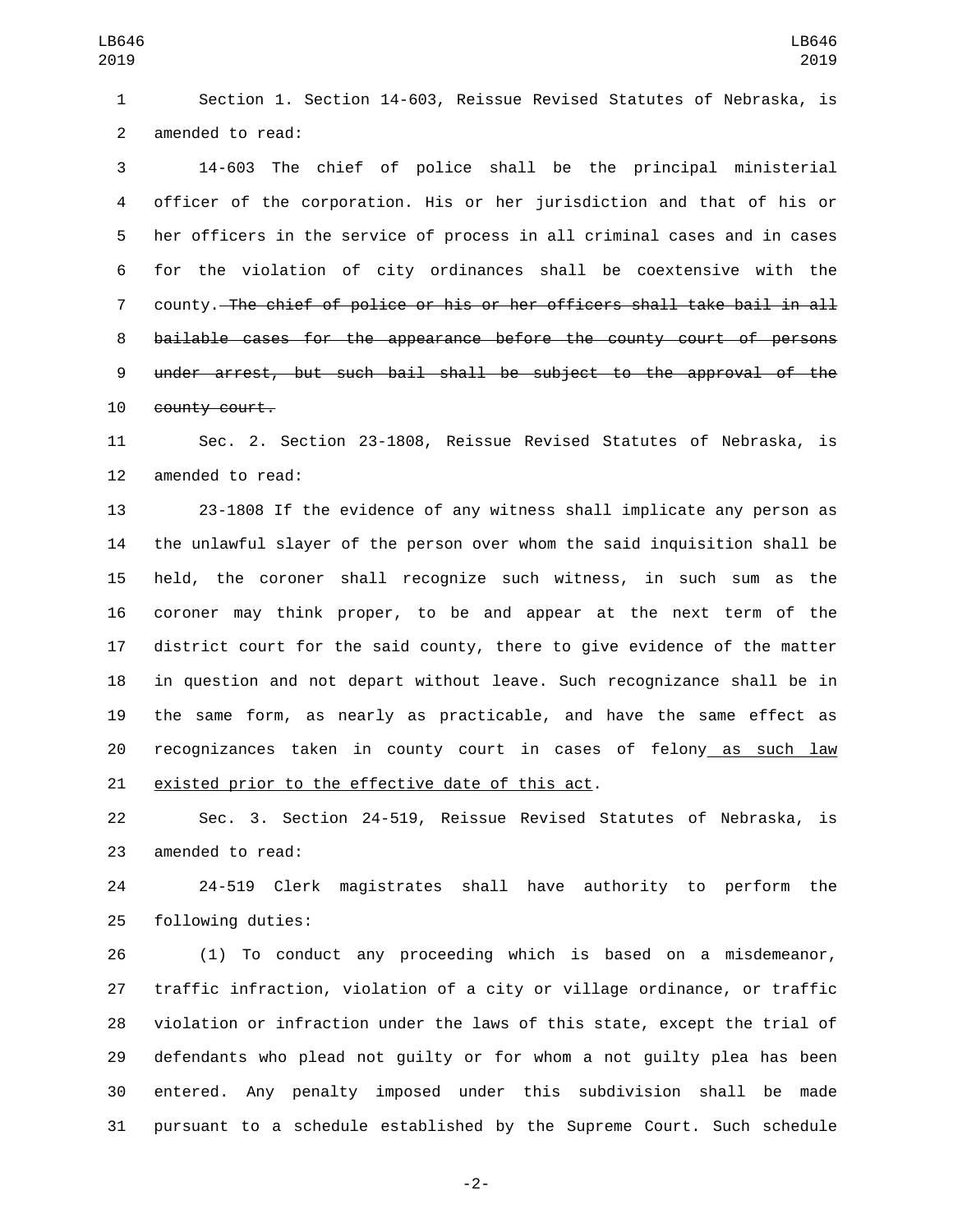LB646

 (2) To conduct any proceeding for the issuance of warrants for arrest or for searches and seizures when no county or district judge is 4 available in the county;

 (3) To hear and determine any nonfelony proceeding for preliminary 6 examination to determine probable cause or the release on bail of persons charged with bailable offenses as provided in sections 29-901 to 29-910;

 (4) To determine temporary custody of a juvenile pursuant to sections 43-251, 43-253, 43-254, and 43-258. An order of a clerk magistrate shall be reviewed by the county judge upon the written request of any party to the action within ten days of the order. Such order may be affirmed, modified, or set aside by the county judge. The clerk magistrate may also appoint a guardian ad litem as provided in section 14 43-272.01;

 (5) To hear and determine noncontested proceedings relating to decedents' estates, inheritance tax matters, and guardianship or conservatorship, except that matters relating to the construction of wills and trusts, the determination of title to real estate, and an authorization of the sale or mortgaging of real estate shall not be heard 20 by a clerk magistrate; and

 (6) To enter orders for hearings and trials, including orders for garnishment and hearings on distribution of garnished funds.

 Sec. 4. Section 25-1023, Reissue Revised Statutes of Nebraska, is 24 amended to read:

 25-1023 The court shall make proper orders for the preservation of the property during the pendency of the suit. It may direct the sale of property when, because of its perishable nature or the costs of keeping it, a sale will be for the benefits of the parties. In vacation, such sale may be ordered by the judge of the court. The sale shall be public, after such advertisement as is prescribed for the sale of like property on execution, and shall be made in such manner, and upon such terms of

-3-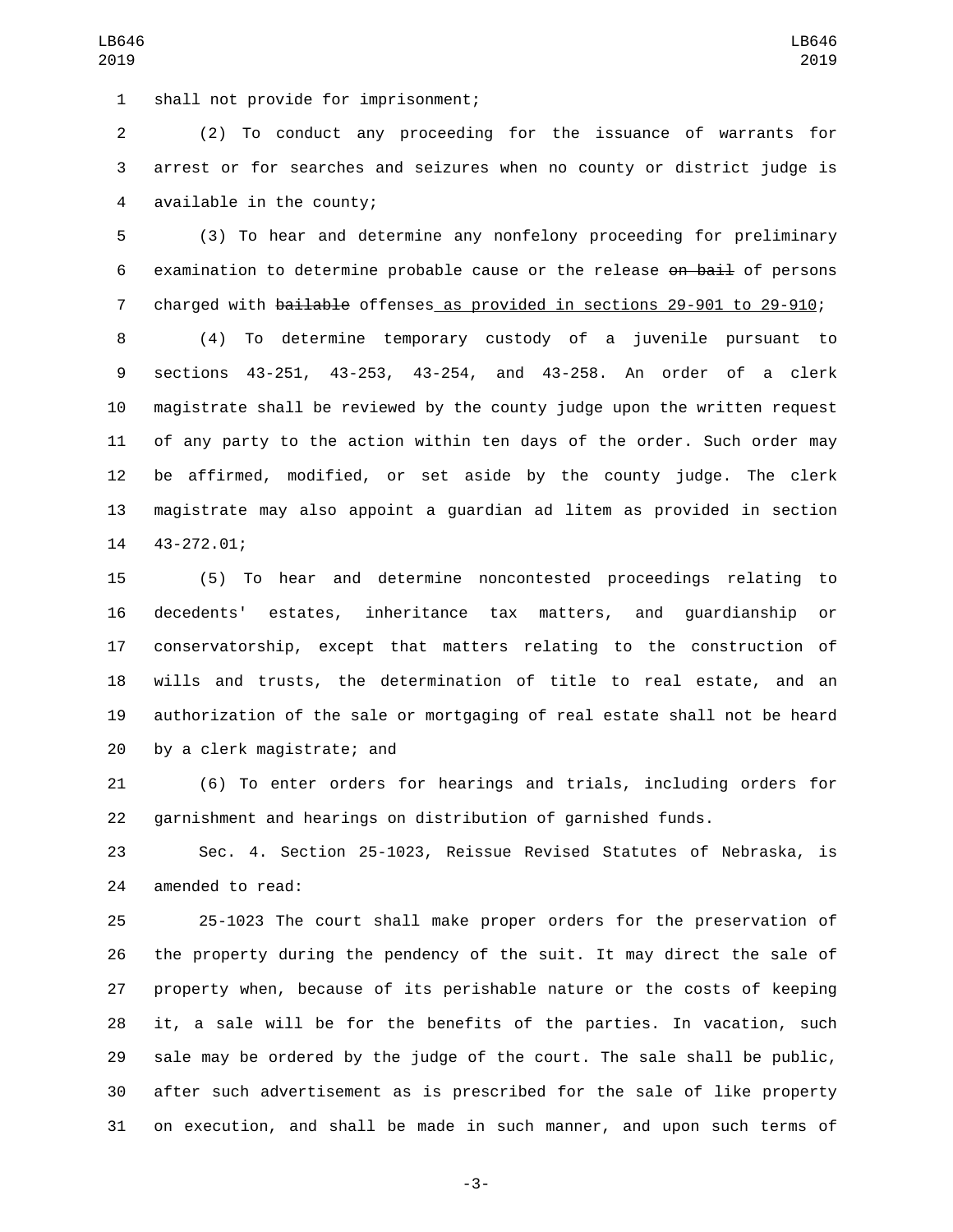credit, with security, as the court or judge, having regard to the probable duration of the action, may direct. The proceeds, if collected by the sheriff, with all the money received by him or her from garnishees, shall be held and paid over by him or her under the same requirement and responsibilities of himself or herself and sureties as are provided in respect to money deposited in lieu of bail as such law 7 existed prior to the effective date of this act.

 Sec. 5. Section 25-10,101, Reissue Revised Statutes of Nebraska, is 9 amended to read:

 25-10,101 The defendant may, within twenty-four hours from the time the undertaking referred to in section 25-10,100 is given by the plaintiff, give notice to the sheriff that he or she excepts to the 13 sufficiency of the sureties. If he or she fails to do so, he or she must be deemed to have waived all objections to them. When the defendant excepts, the sureties must justify upon notice as in the case of bail on arrest as such law existed prior to the effective date of this act. The sheriff or other officer shall be responsible for the sufficiency of the sureties, until the objection to them is waived as above provided or until they justify. The property shall be delivered to the plaintiff when the undertaking required by section 25-1098 has been given.

 Sec. 6. Section 25-1912, Revised Statutes Cumulative Supplement, 22 2018, is amended to read:

 25-1912 (1) The proceedings to obtain a reversal, vacation, or modification of judgments and decrees rendered or final orders made by the district court, including judgments and sentences upon convictions for felonies and misdemeanors, shall be by filing in the office of the clerk of the district court in which such judgment, decree, or final order was rendered, within thirty days after the entry of such judgment, decree, or final order, a notice of intention to prosecute such appeal signed by the appellant or appellants or his, her, or their attorney of record and, except as otherwise provided in sections 25-2301 to 25-2310

-4-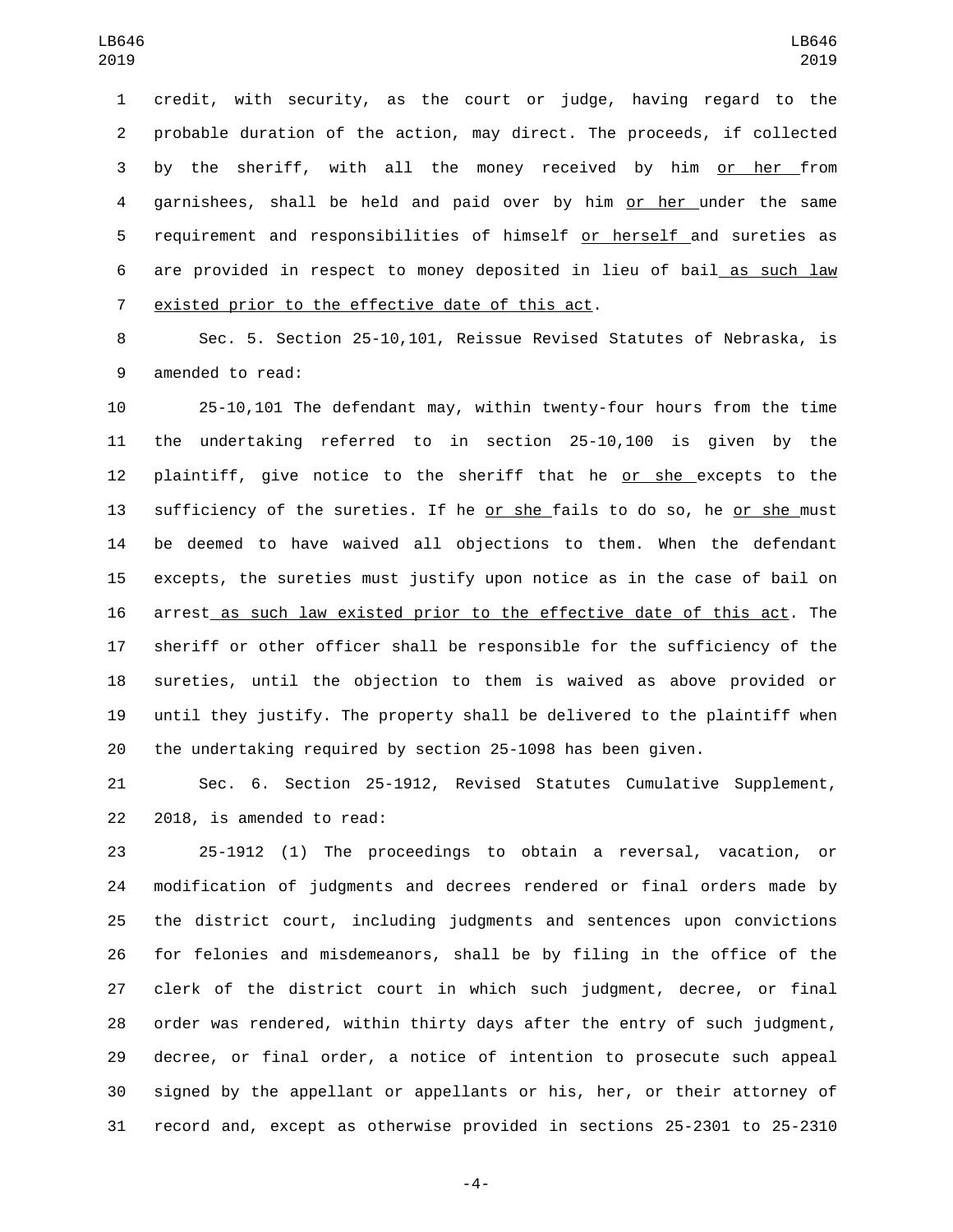and 29-2306 and subsection (4) of section 48-638, by depositing with the clerk of the district court the docket fee required by section 33-103.

 (2) A notice of appeal or docket fee filed or deposited after the announcement of a decision or final order but before the entry of the judgment, decree, or final order shall be treated as filed or deposited after the entry of the judgment, decree, or final order and on the date 7 of entry.

 (3) The running of the time for filing a notice of appeal shall be terminated as to all parties (a) by a timely motion for a new trial under section 25-1144.01, (b) by a timely motion to alter or amend a judgment under section 25-1329, or (c) by a timely motion to set aside the verdict or judgment under section 25-1315.02, and the full time for appeal fixed in subsection (1) of this section commences to run from the entry of the order ruling upon the motion filed pursuant to subdivision (a), (b), or (c) of this subsection. When any motion terminating the time for filing a notice of appeal is timely filed by any party, a notice of appeal filed before the court announces its decision upon the terminating motion shall have no effect, whether filed before or after the timely filing of the terminating motion. A new notice of appeal shall be filed within the prescribed time after the entry of the order ruling on the motion. No additional fees are required for such filing. A notice of appeal filed after the court announces its decision or order on the terminating motion but before the entry of the order is treated as filed on the date of and 24 after the entry of the order.

 (4) Except as otherwise provided in subsection (3) of this section, sections 25-2301 to 25-2310 and 29-2306, and subsection (4) of section 48-638, an appeal shall be deemed perfected and the appellate court shall have jurisdiction of the cause when such notice of appeal has been filed and such docket fee deposited in the office of the clerk of the district court. After being perfected no appeal shall be dismissed without notice, and no step other than the filing of such notice of appeal and the

-5-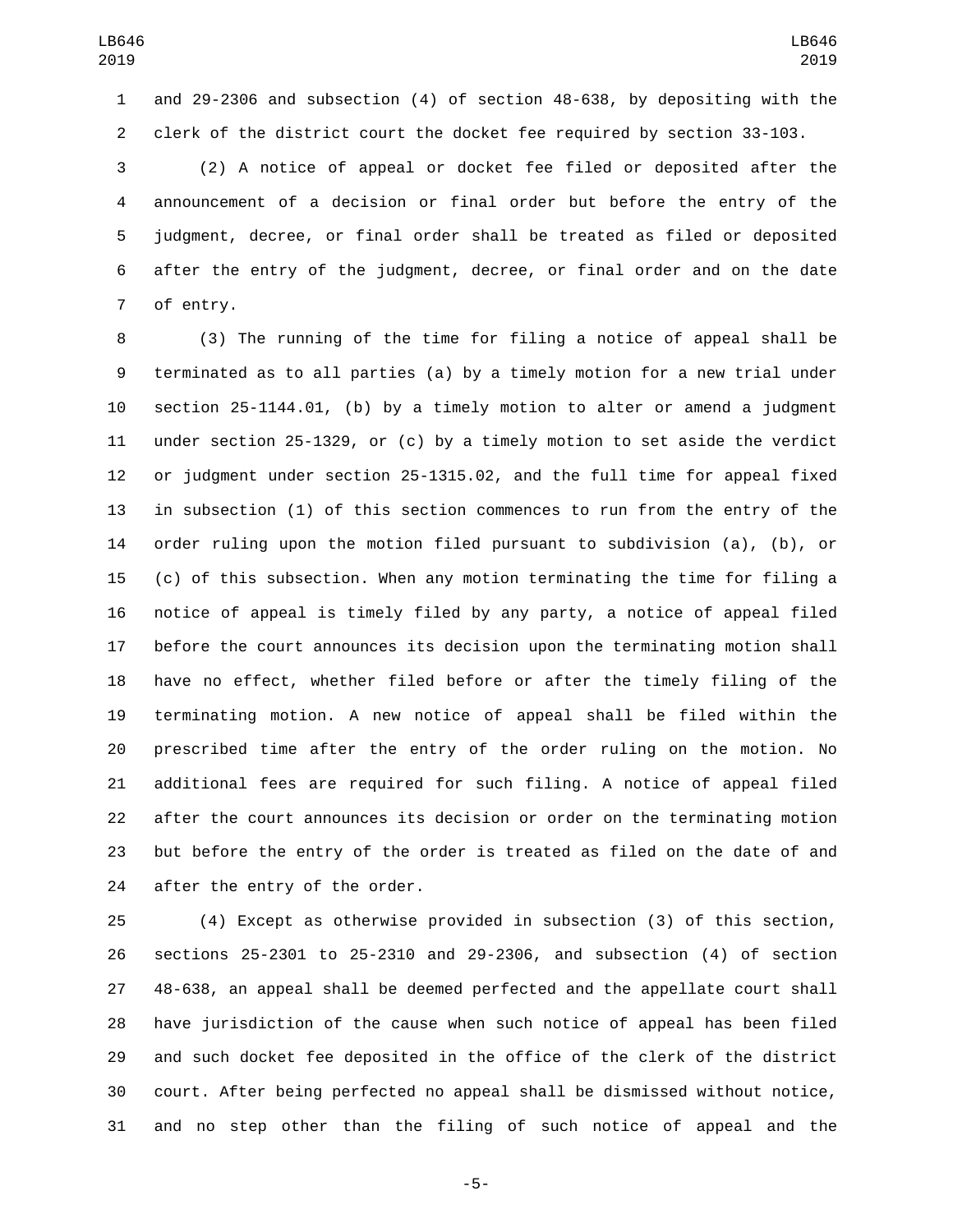depositing of such docket fee shall be deemed jurisdictional.

 (5) The clerk of the district court shall forward such docket fee and a certified copy of such notice of appeal to the Clerk of the Supreme Court, and the Clerk of the Supreme Court shall file such appeal.

 (6) Within thirty days after the date of filing of notice of appeal, the clerk of the district court shall prepare and file with the Clerk of the Supreme Court a transcript certified as a true copy of the proceedings contained therein. The Supreme Court shall, by rule, specify the method of ordering the transcript and the form and content of the transcript. Neither the form nor substance of such transcript shall affect the jurisdiction of the Court of Appeals or Supreme Court.

 (7) Nothing in this section shall prevent any person from giving supersedeas bond in the district court in the time and manner provided in section 25-1916 nor affect the right of a defendant in a criminal case to 15 be released admitted to bail pending the review of such case in the Court 16 of Appeals or Supreme Court.

 Sec. 7. Section 25-2730, Reissue Revised Statutes of Nebraska, is 18 amended to read:

 25-2730 (1) In cases involving a money judgment or a judgment for the possession of specified personal property, no appeal shall operate as a supersedeas unless the appellant within thirty days after the entry of the judgment deposits with the clerk of the county court a cash bond or an undertaking with at least one good and sufficient surety approved by the court. In cases involving a money judgment, the bond or undertaking shall be in the amount of the judgment, costs, and estimated interest pending appeal and conditioned that the appellant shall pay the judgment, interest, and costs adjudged against him or her on appeal. In cases involving a judgment for the possession of specified personal property, the bond or undertaking shall be in an amount at least double the value of the property and conditioned that the appellant shall pay all costs and damages adjudged against him or her on appeal and deliver the

-6-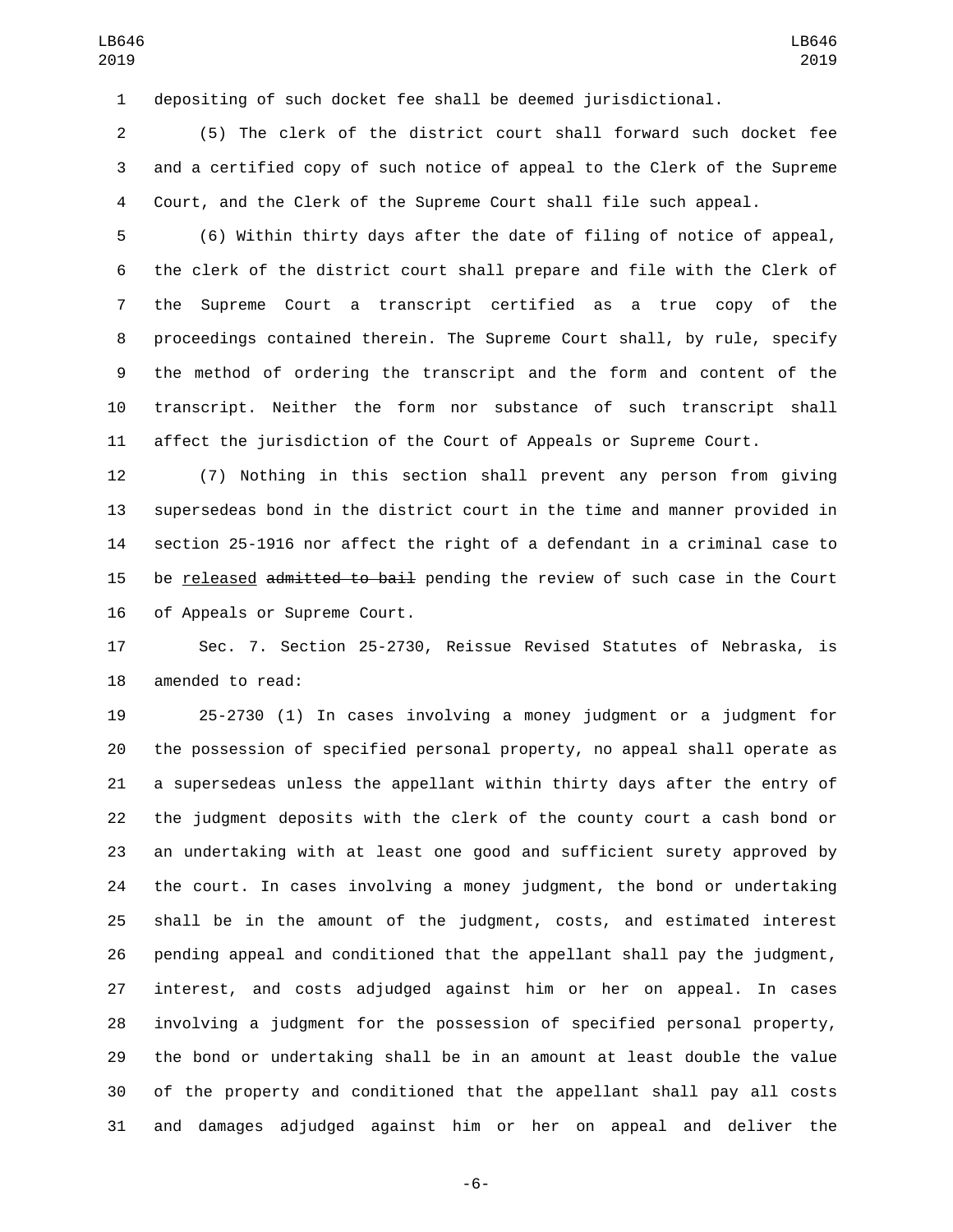property in accordance with the judgment on appeal.

 (2) In appeals in cases of forcible entry and detainer, no appeal shall operate as a supersedeas unless the party appealing shall deposit an undertaking or cash bond in accordance with section 25-21,234.

 (3) In appeals in criminal cases, the execution of judgment and sentence, other than any sentence to a period of confinement, shall be suspended during the appeal. Execution of a sentence to a period of confinement shall be suspended only if (a) the county court, in its discretion, allows the defendant to continue at liberty under the prior 10 recognizance or on conditional release bail or (b) the defendant enters into a written recognizance to the State of Nebraska, with surety or sureties approved by the county court or with a cash bond, filed with the clerk of the county court. The condition of the recognizance shall be that the defendant will prosecute the appeal without delay and abide and perform the judgment and sentence of the district court. Upon the filing of the notice of appeal, the county court shall fix the amount of the recognizance or cash bond, which shall be a reasonable amount. The cash bond shall be returned upon the fulfillment of the conditions of the 19 bond.

 (4) In appeals in cases under the Uniform Residential Landlord and Tenant Act, no appeal shall operate as a supersedeas of any writ of restitution unless the defendant deposits an undertaking or cash bond in 23 accordance with section 76-1447.

 (5) In all other cases, perfection of an appeal shall not stay the 25 proceedings.

 (6) In any case, the district court, on motion after notice and hearing and upon such terms as justice shall require, may stay any order or judgment appealed from, order a renewal or additional surety of an undertaking, or order the amount of the undertaking or recognizance increased or decreased. The action of the district court shall be certified by the clerk to the clerk of the county court.

-7-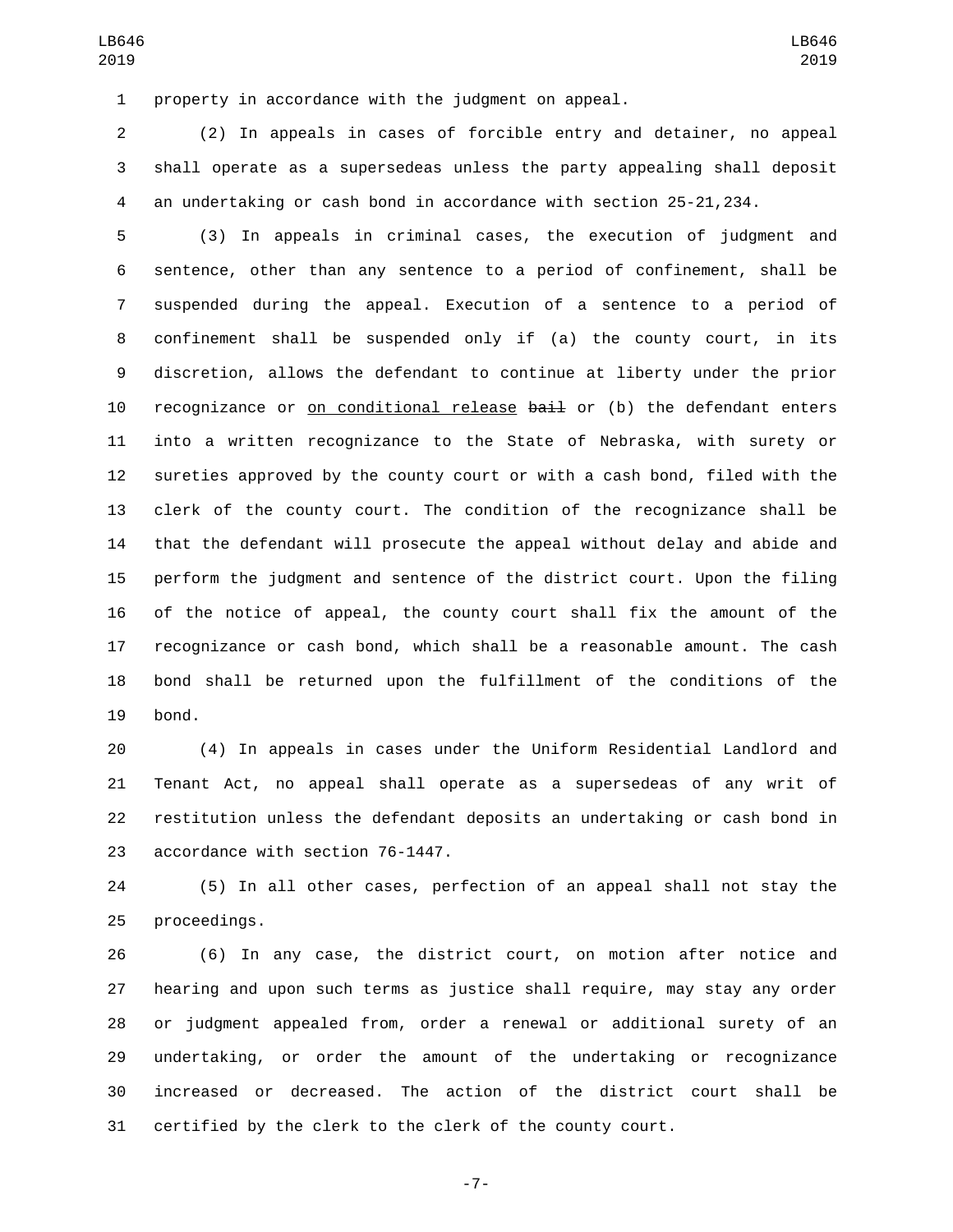Sec. 8. Section 27-1101, Reissue Revised Statutes of Nebraska, is 2 amended to read:

 27-1101 (1) The Nebraska Evidence Rules apply to the following courts in the State of Nebraska: Supreme Court, Court of Appeals, district courts, county courts, and juvenile courts. The word judge when used in the rules means shall mean any judge of any court to which the rules apply or other officer who is authorized by statute to hold any 8 hearing to which the rules apply.

 (2) The rules apply generally to all civil and criminal proceedings, including contempt proceedings except those in which the judge may act 11 summarily.

 (3) The rules with respect to privileges apply at all stages of all 13 actions, cases, and proceedings.

 (4) The rules, other than those with respect to privileges, do not 15 apply in the following situations:

(a) Proceedings before grand juries;16

 (b) Proceedings for extradition or rendition; preliminary examinations or hearings in criminal cases; sentencing, granting or revoking probation, or imposing custodial sanctions; issuance of warrants for arrest, criminal summonses, and search warrants; and proceedings with respect to release on personal recognizance or on conditional release 22 bail or otherwise;

 (c) Contested cases before an administrative agency under the Administrative Procedure Act unless a party to the case requests that the agency be bound by the rules of evidence applicable in the district 26 court; or

 (d) Proceedings before the Nebraska Workers' Compensation Court or 28 the Small Claims Court.

 Sec. 9. Section 28-311.09, Reissue Revised Statutes of Nebraska, is 30 amended to read:

28-311.09 (1) Any victim who has been harassed as defined by section

-8-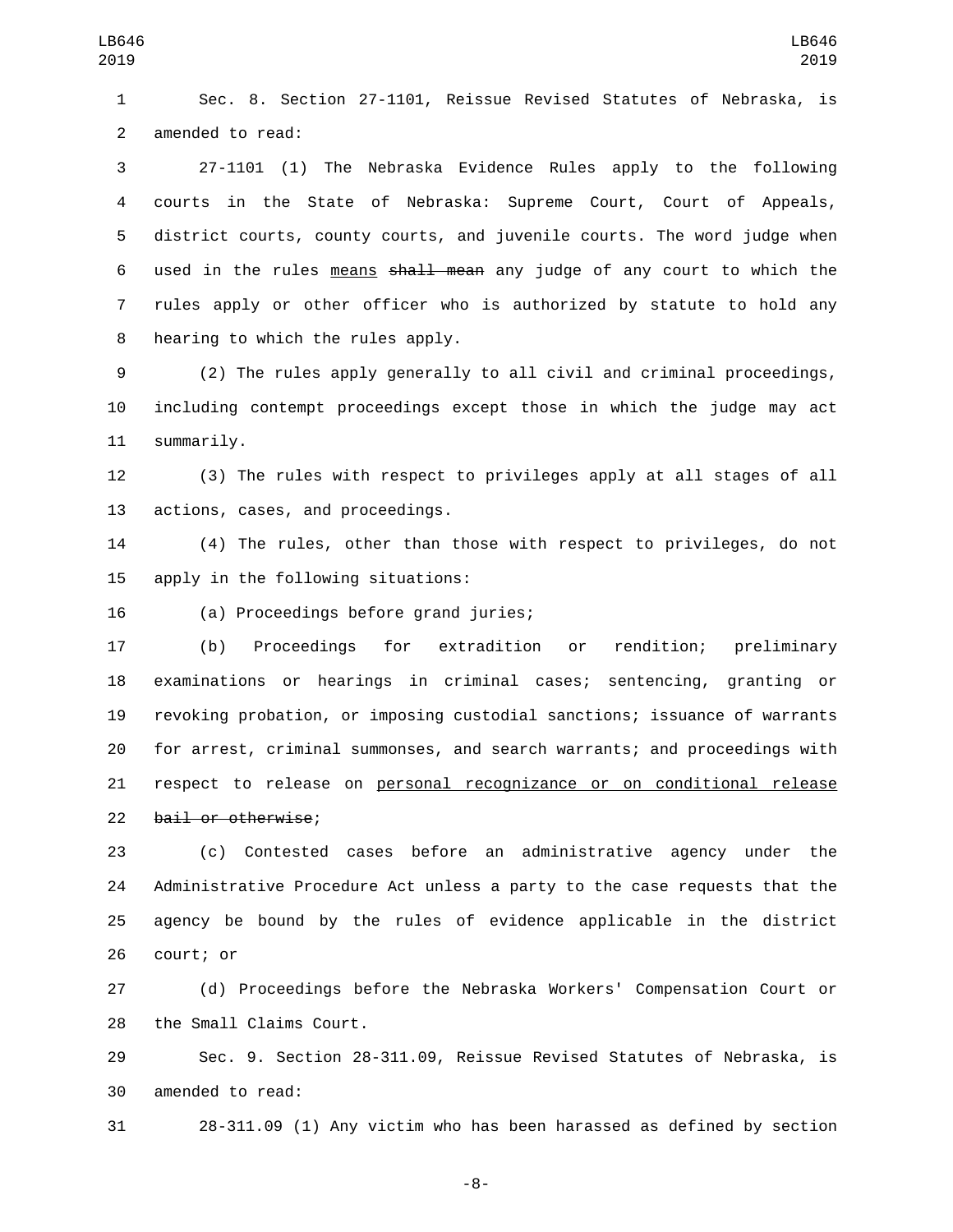28-311.02 may file a petition and affidavit for a harassment protection order as provided in subsection (3) of this section. Upon the filing of such a petition and affidavit in support thereof, the court may issue a harassment protection order without bond enjoining the respondent from (a) imposing any restraint upon the person or liberty of the petitioner, (b) harassing, threatening, assaulting, molesting, attacking, or otherwise disturbing the peace of the petitioner, or (c) telephoning, contacting, or otherwise communicating with the petitioner.

 (2) The petition for a harassment protection order shall state the events and dates of acts constituting the alleged harassment.

 (3) A petition for a harassment protection order shall be filed with the clerk of the district court, and the proceeding may be heard by the county court or the district court as provided in section 25-2740.

 (4) A petition for a harassment protection order filed pursuant to subsection (1) of this section may not be withdrawn except upon order of the court. An order issued pursuant to subsection (1) of this section shall specify that it is effective for a period of one year unless otherwise dismissed or modified by the court. Any person who knowingly violates an order issued pursuant to subsection (1) of this section after service or notice as described in subdivision (8)(b) of this section 21 shall be guilty of a Class II misdemeanor.

 (5)(a) Fees to cover costs associated with the filing of a petition for a harassment protection order or the issuance or service of a harassment protection order seeking only the relief provided by this section shall not be charged, except that a court may assess such fees and costs if the court finds, by clear and convincing evidence, that the statements contained in the petition were false and that the harassment 28 protection order was sought in bad faith.

 (b) A court may also assess costs associated with the filing of a petition for a harassment protection order or the issuance or service of a harassment protection order seeking only the relief provided by this

-9-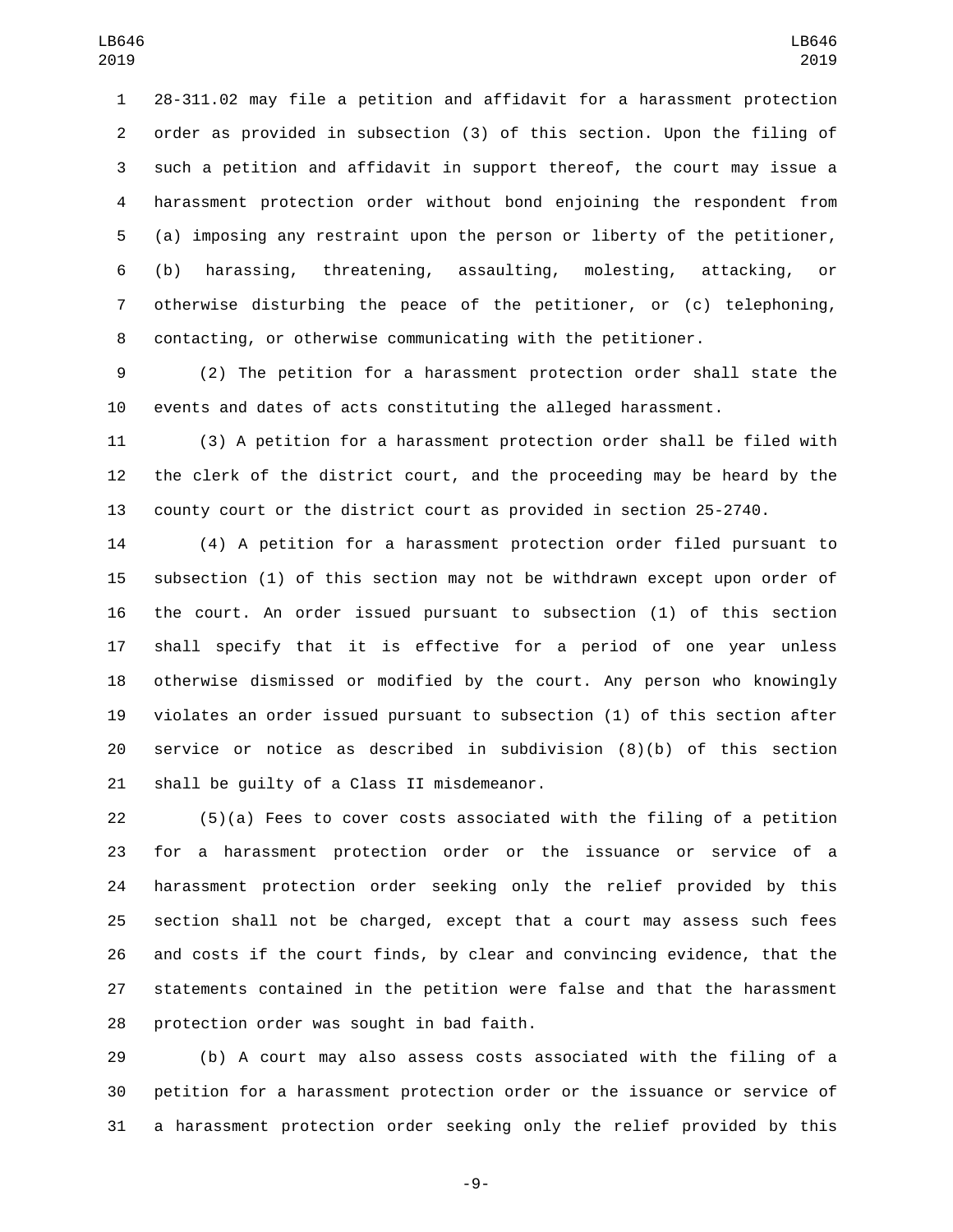1 section against the respondent.

 (6) The clerk of the district court shall make available standard application and affidavit forms for a harassment protection order with instructions for completion to be used by a petitioner. The clerk and his or her employees shall not provide assistance in completing the forms. The State Court Administrator shall adopt and promulgate the standard application and affidavit forms provided for in this section as well as the standard temporary and final harassment protection order forms and provide a copy of such forms to all clerks of the district courts in this state. These standard temporary and final harassment protection order forms shall be the only such forms used in this state.

 (7) Any order issued under subsection (1) of this section may be issued ex parte without notice to the respondent if it reasonably appears from the specific facts shown by affidavit of the petitioner that irreparable harm, loss, or damage will result before the matter can be heard on notice. If the specific facts included in the affidavit (a) do not show that the petitioner will suffer irreparable harm, loss, or damage or (b) show that, for any other compelling reason, an ex parte order should not be issued, the court may forthwith cause notice of the application to be given to the respondent stating that he or she may show cause, not more than fourteen days after service, why such order should not be entered. If such ex parte order is issued without notice to the respondent, the court shall forthwith cause notice of the petition and order and a form with which to request a show-cause hearing to be given the respondent stating that, upon service on the respondent, the order shall remain in effect for a period of one year unless the respondent shows cause why the order should not remain in effect for a period of one year. If the respondent wishes to appear and show cause why the order should not remain in effect for a period of one year, he or she shall affix his or her current address, telephone number, and signature to the form and return it to the clerk of the district court within five days

-10-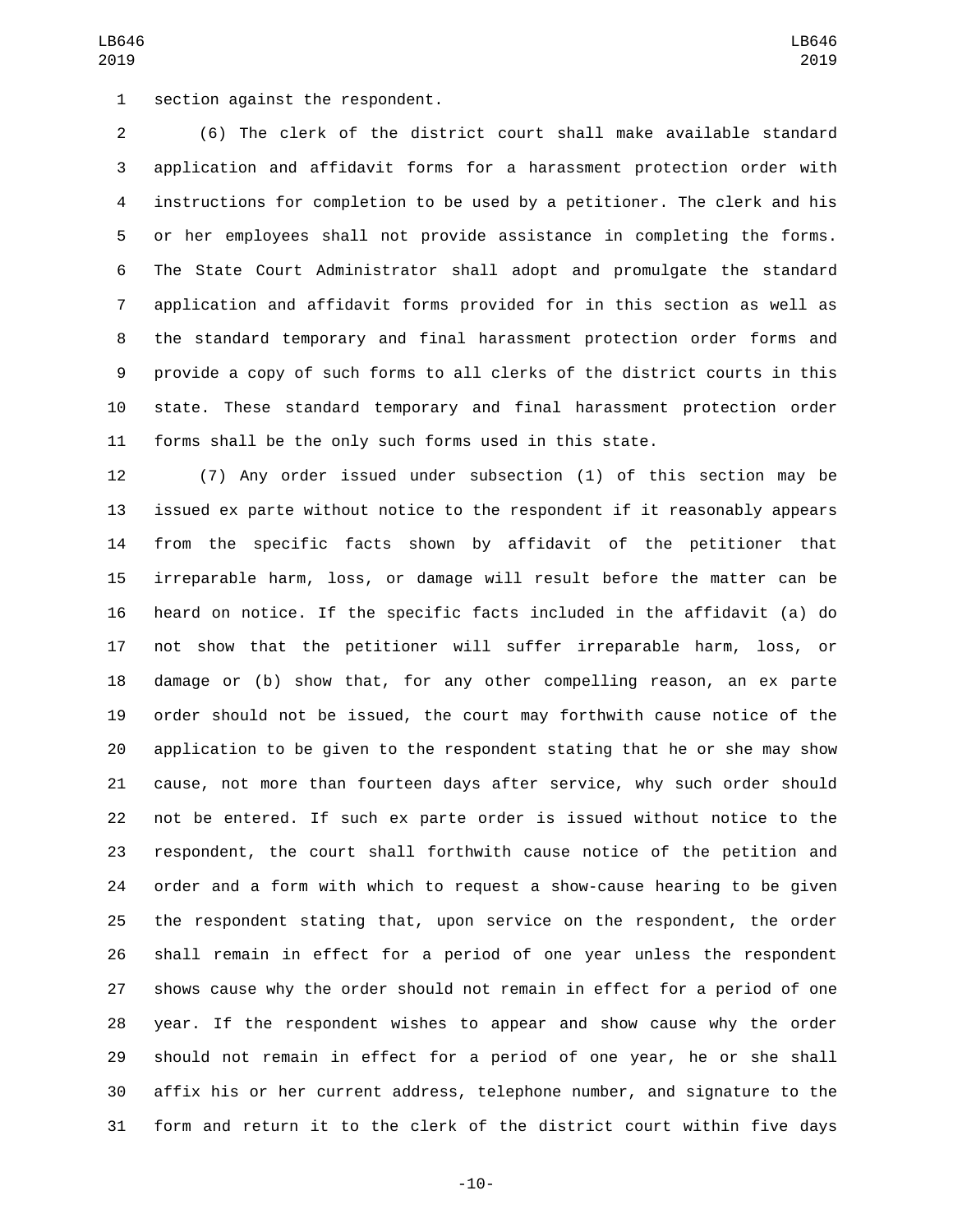after service upon him or her. Upon receipt of the request for a show- cause hearing, the court shall immediately schedule a show-cause hearing to be held within thirty days after the receipt of the request for a show-cause hearing and shall notify the petitioner and respondent of the 5 hearing date.

 (8)(a) Upon the issuance of any harassment protection order, the clerk of the court shall forthwith provide the petitioner, without charge, with two certified copies of such order. The clerk of the court shall also forthwith provide the local police department or local law enforcement agency and the local sheriff's office, without charge, with one copy each of such order and one copy each of the sheriff's return thereon. The clerk of the court shall also forthwith provide a copy of the harassment protection order to the sheriff's office in the county where the respondent may be personally served together with instructions for service. Upon receipt of the order and instructions for service, such sheriff's office shall forthwith serve the harassment protection order upon the respondent and file its return thereon with the clerk of the court which issued the harassment protection order within fourteen days of the issuance of the harassment protection order. If any harassment protection order is dismissed or modified by the court, the clerk of the court shall forthwith provide the local police department or local law enforcement agency and the local sheriff's office, without charge, with one copy each of the order of dismissal or modification.

 (b) If the respondent is present at a hearing convened pursuant to this section and the harassment protection order is not dismissed, such respondent shall be deemed to have notice by the court at such hearing that the protection order will be granted and remain in effect and further service of such notice described in this subsection shall not be required for purposes of prosecution under this section. If the respondent has been properly served with the ex parte order and fails to appear at the hearing, the temporary order shall be deemed to be granted

-11-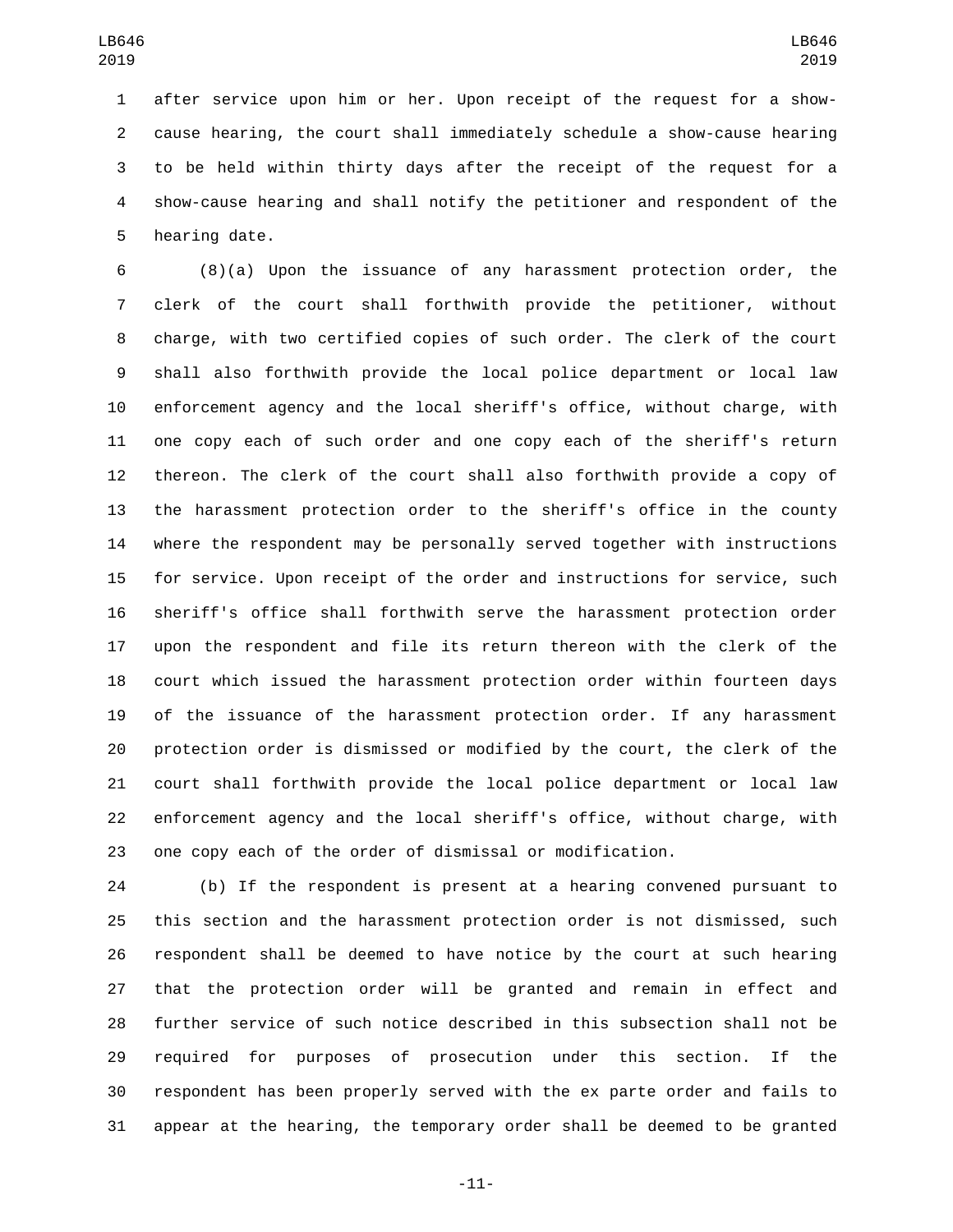and remain in effect and the service of the ex parte order will serve as 2 notice required under this section.

 (9) A peace officer may, with or without a warrant, arrest a person if (a) the officer has probable cause to believe that the person has committed a violation of a harassment protection order issued pursuant to this section or a violation of a valid foreign harassment protection order recognized pursuant to section 28-311.10 and (b) a petitioner under this section provides the peace officer with a copy of a harassment protection order or the peace officer determines that such an order exists after communicating with the local law enforcement agency or a person protected under a valid foreign harassment protection order recognized pursuant to section 28-311.10 provides the peace officer with 13 a copy of such order.

 (10) A peace officer making an arrest pursuant to subsection (9) of this section shall take such person into custody and take such person before the county court or the court which issued the harassment protection order within a reasonable time. At such time the court shall establish the conditions of such person's release from custody, including 19 the determination of conditions of release bond or recognizance, as the case may be. The court shall issue an order directing that such person shall have no contact with the alleged victim of the harassment.

 Sec. 10. Section 28-311.11, Revised Statutes Cumulative Supplement, 23 2018, is amended to read:

 28-311.11 (1) Any victim of a sexual assault offense may file a petition and affidavit for a sexual assault protection order as provided in subsection (3) of this section. Upon the filing of such a petition and affidavit in support thereof, the court may issue a sexual assault protection order without bond enjoining the respondent from (a) imposing any restraint upon the person or liberty of the petitioner, (b) harassing, threatening, assaulting, molesting, attacking, or otherwise disturbing the peace of the petitioner, or (c) telephoning, contacting,

-12-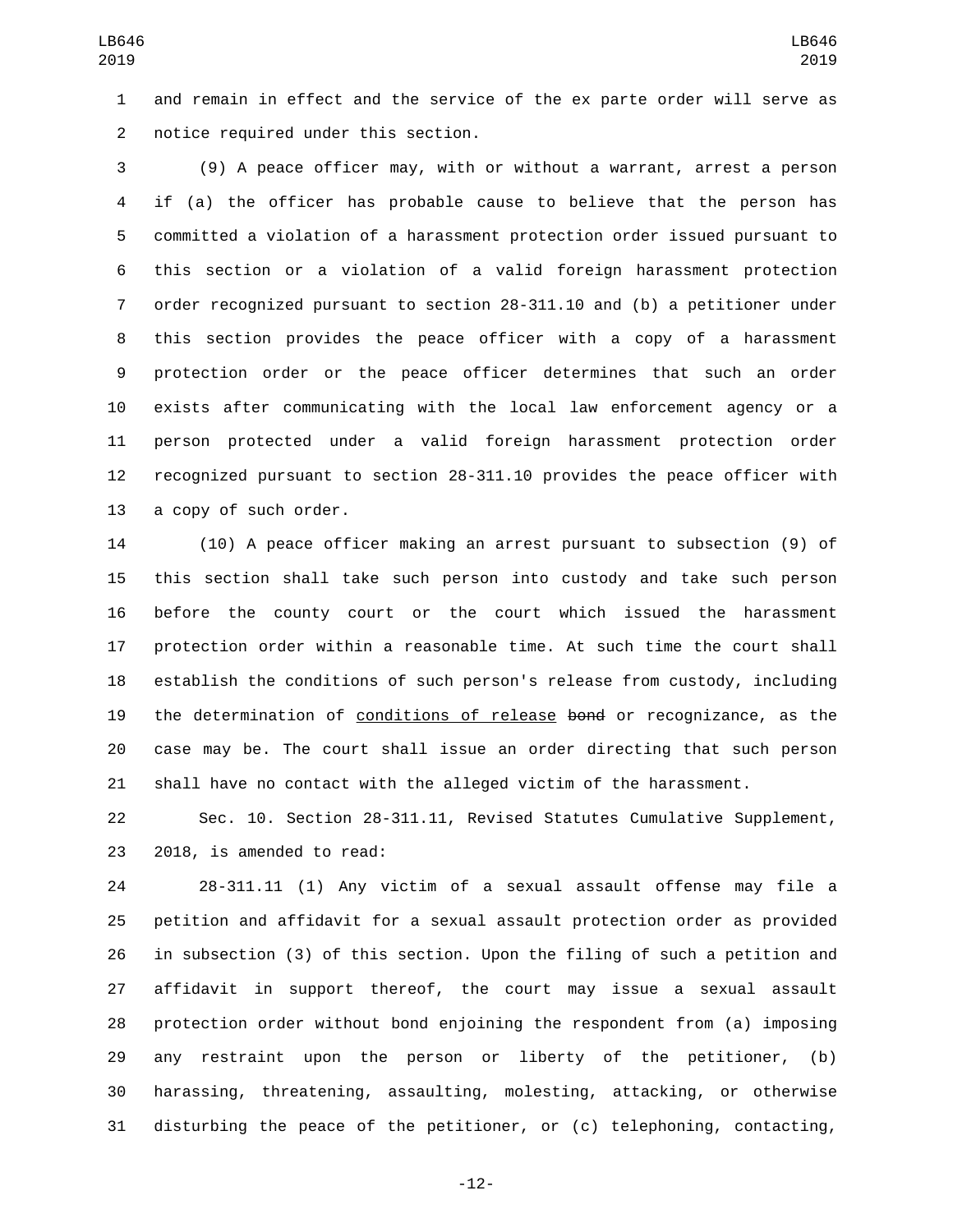1 or otherwise communicating with the petitioner.

 (2) The petition for a sexual assault protection order shall state the events and dates of acts constituting the sexual assault offense.

 (3) A petition for a sexual assault protection order shall be filed with the clerk of the district court and the proceeding may be heard by the county court or the district court as provided in section 25-2740.

 (4) A petition for a sexual assault protection order may not be withdrawn except upon order of the court. A sexual assault protection order shall specify that it is effective for a period of one year unless renewed pursuant to subsection (11) of this section or otherwise dismissed or modified by the court. Any person who knowingly violates a sexual assault protection order after service or notice as described in subdivision (8)(b) of this section shall be guilty of a Class I misdemeanor except that for any second violation of a sexual assault protection order within a twelve-month period, or any third or subsequent violation, whenever committed, such person shall be guilty of a Class IV 17 felony.

 (5)(a) Fees to cover costs associated with the filing of a petition for issuance or renewal of a sexual assault protection order or the issuance or service of a sexual assault protection order seeking only the relief provided by this section shall not be charged, except that a court may assess such fees and costs if the court finds, by clear and convincing evidence, that the statements contained in the petition were false and that the sexual assault protection order was sought in bad 25 faith.

 (b) A court may also assess costs associated with the filing of a petition for issuance or renewal of a sexual assault protection order or the issuance or service of a sexual assault protection order seeking only the relief provided by this section against the respondent.

 (6) The clerk of the district court shall make available standard application and affidavit forms for issuance and renewal of a sexual

-13-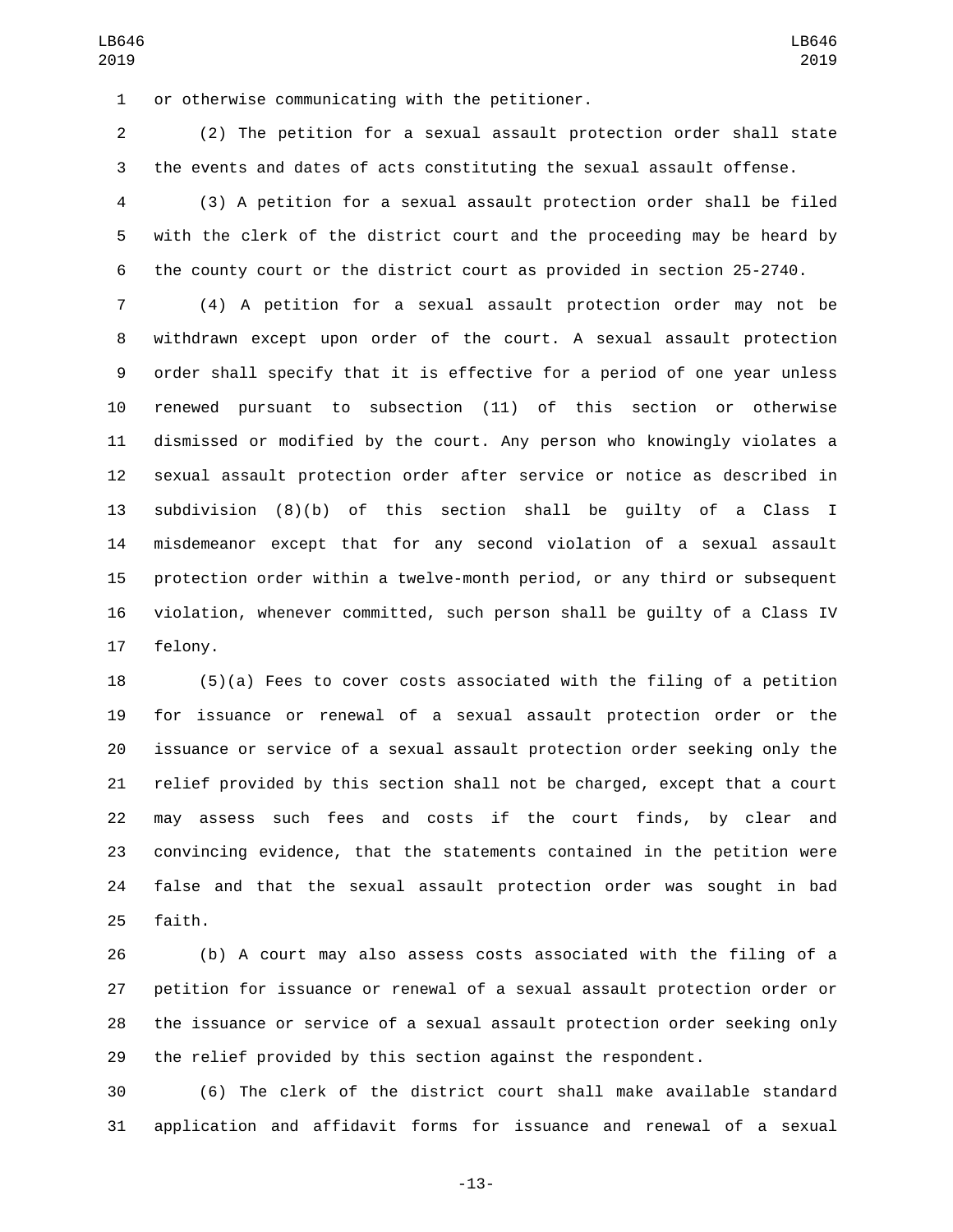assault protection order with instructions for completion to be used by a petitioner. The clerk and his or her employees shall not provide assistance in completing the forms. The State Court Administrator shall adopt and promulgate the standard application and affidavit forms provided for in this section as well as the standard temporary and final sexual assault protection order forms and provide a copy of such forms to all clerks of the district courts in this state. Such standard temporary and final sexual assault protection order forms shall be the only forms 9 used in this state.

 (7) A sexual assault protection order may be issued or renewed ex parte without notice to the respondent if it reasonably appears from the specific facts shown by affidavit of the petitioner that irreparable harm, loss, or damage will result before the matter can be heard on notice. If the specific facts included in the affidavit (a) do not show that the petitioner will suffer irreparable harm, loss, or damage or (b) show that, for any other compelling reason, an ex parte order should not be issued or renewed, the court may forthwith cause notice of the application to be given to the respondent stating that he or she may show cause, not more than fourteen days after service, why such order should not be entered. If such ex parte order is issued or renewed without notice to the respondent, the court shall forthwith cause notice of the petition and order and a form with which to request a show-cause hearing to be given the respondent stating that, upon service on the respondent, the order shall remain in effect for a period of one year unless the respondent shows cause why the order should not remain in effect for a period of one year. If the respondent wishes to appear and show cause why the order should not remain in effect for a period of one year, he or she shall affix his or her current address, telephone number, and signature to the form and return it to the clerk of the district court within five days after service upon him or her. Upon receipt of the request for a show-cause hearing, the court shall immediately schedule a show-cause

-14-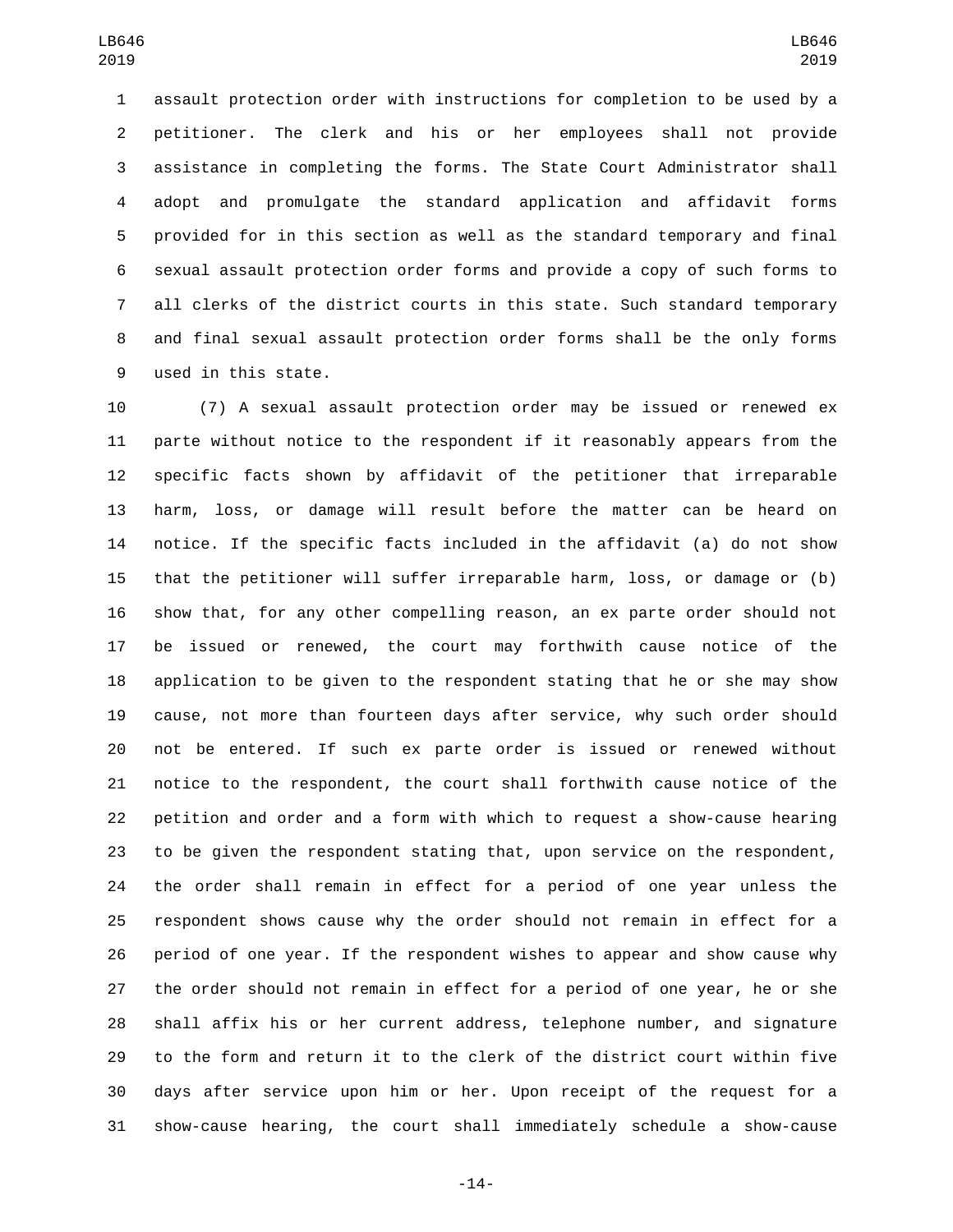hearing to be held within thirty days after the receipt of the request for a show-cause hearing and shall notify the petitioner and respondent 3 of the hearing date.

 (8)(a) Upon the issuance or renewal of any sexual assault protection order, the clerk of the court shall forthwith provide the petitioner, without charge, with two certified copies of such order. The clerk of the court shall also forthwith provide the local police department or local law enforcement agency and the local sheriff's office, without charge, with one copy each of such order and one copy each of the sheriff's return thereon. The clerk of the court shall also forthwith provide a copy of the sexual assault protection order to the sheriff's office in the county where the respondent may be personally served together with instructions for service. Upon receipt of the order and instructions for service, such sheriff's office shall forthwith serve the sexual assault protection order upon the respondent and file its return thereon with the clerk of the court which issued the sexual assault protection order within fourteen days of the issuance of the initial or renewed sexual assault protection order. If any sexual assault protection order is dismissed or modified by the court, the clerk of the court shall forthwith provide the local police department or local law enforcement agency and the local sheriff's office, without charge, with one copy each 22 of the order of dismissal or modification.

 (b) If the respondent is present at a hearing convened pursuant to this section and the sexual assault protection order is not dismissed, such respondent shall be deemed to have notice by the court at such hearing that the protection order will be granted and remain in effect and further service of such notice described in this subsection shall not be required for purposes of prosecution under this section. If the respondent has been properly served with the ex parte order and fails to appear at the hearing, the temporary order shall be deemed to be granted and remain in effect and the service of the ex parte order will serve as

-15-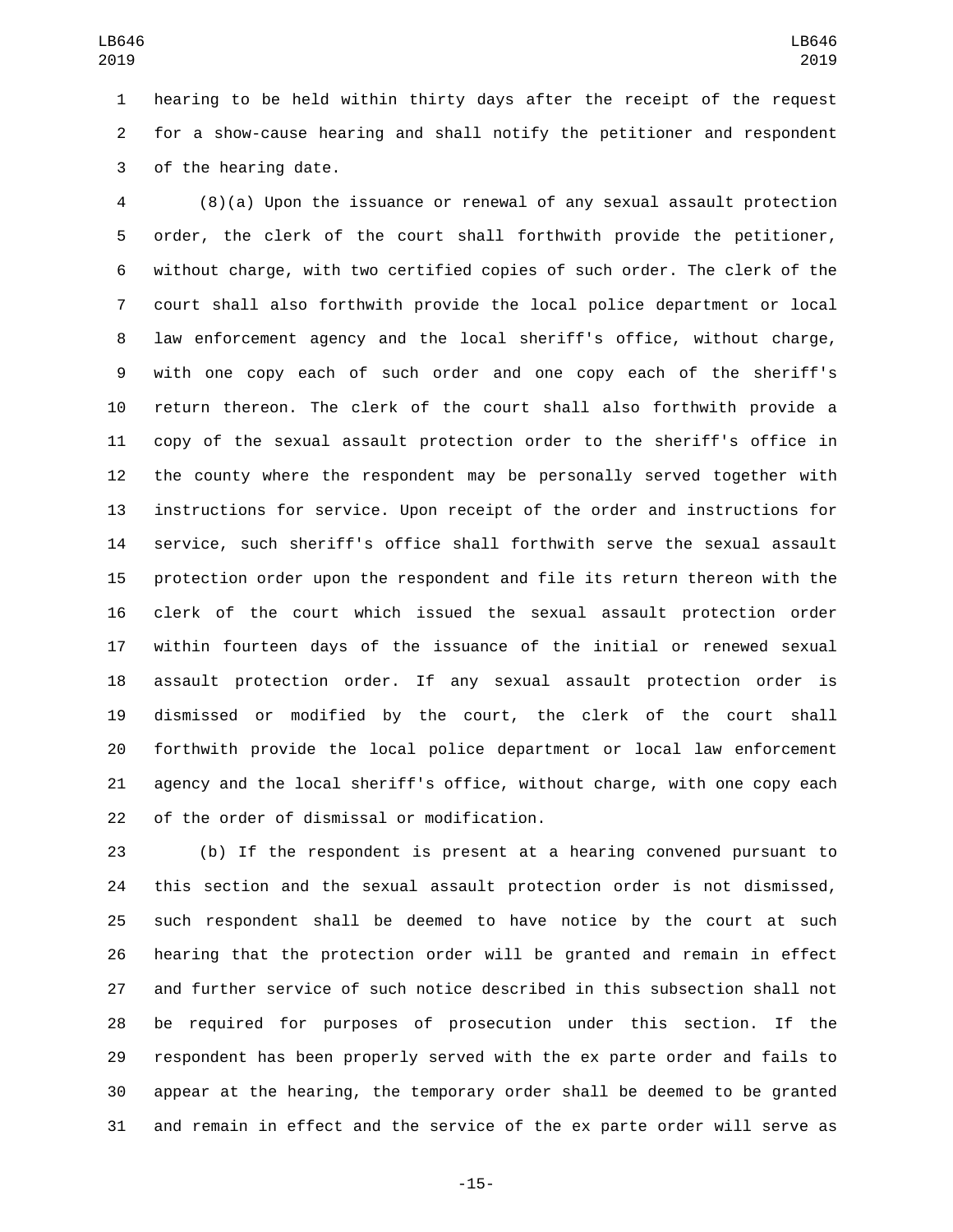LB646 

 pursuant to this section or a violation of a valid foreign sexual assault protection order recognized pursuant to section 28-311.12 and (b) a petitioner under this section provides the peace officer with a copy of such order or the peace officer determines that such an order exists after communicating with the local law enforcement agency.

 (10) A peace officer making an arrest pursuant to subsection (9) of this section shall take such person into custody and take such person before the county court or the court which issued the sexual assault protection order within a reasonable time. At such time the court shall establish the conditions of such person's release from custody, including the determination of conditions of release bond or recognizance, as the case may be. The court shall issue an order directing that such person shall have no contact with the alleged victim of the sexual assault 18 offense.

 (11) An order issued under subsection (1) of this section may be renewed annually. To request renewal of the order, the petitioner shall file a petition for renewal and affidavit in support thereof at least forty-five days prior to the date the order is set to expire. The petition for renewal shall state the reasons a renewal is sought and shall be filed with the clerk of the district court, and the proceeding thereon may be heard by the county court or the district court as provided in section 25-2740. A petition for renewal will otherwise be governed in accordance with the procedures set forth in subsections (4) 28 through (10) of this section.

 (12) For purposes of this section, sexual assault offense means: (a) Conduct amounting to sexual assault under section 28-319 or 28-320 or sexual assault of a child under section 28-319.01 or 28-320.01

-16-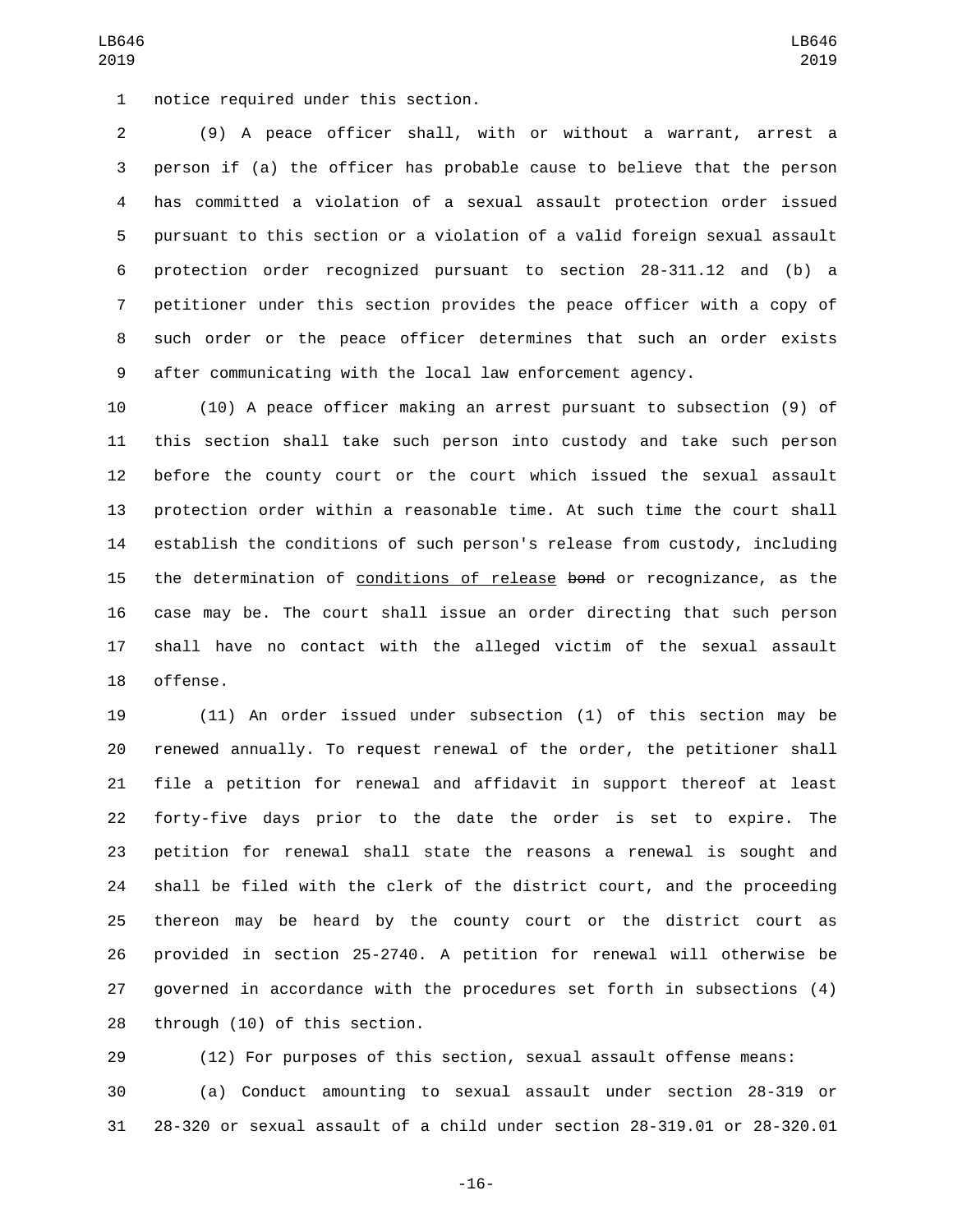or an attempt to commit any of such offenses; or1

 (b) Subjecting or attempting to subject another person to sexual contact or sexual penetration without his or her consent, as such terms 4 are defined in section 28-318.

 Sec. 11. Section 29-422, Revised Statutes Cumulative Supplement, 2018, is amended to read:6

 29-422 It is hereby declared to be the policy of the State of Nebraska to issue citations in lieu of arrest or continued custody to the maximum extent consistent with the effective enforcement of the law and the protection of the public. In furtherance of that policy, except as provided in sections 28-311.11, 42-928, and 42-929, any peace officer shall be authorized to issue a citation in lieu of arrest or continued custody for any offense which is a traffic infraction, any other infraction, or a misdemeanor and for any violation of a city or village ordinance. Such authorization shall be carried out in the manner specified in sections 29-422 to 29-429 and 60-684 and 60-685 to 60-686.

 Sec. 12. Section 29-428, Reissue Revised Statutes of Nebraska, is 18 amended to read:

 29-428 Nothing in sections 29-422 to 29-429 and 60-684 and 60-685 to 60-686 shall be construed to affect the rights, lawful procedures, or responsibilities of law enforcement agencies or peace officers using the citation procedure in lieu of the arrest or warrant procedure.

 Sec. 13. Section 29-506, Reissue Revised Statutes of Nebraska, is 24 amended to read:

 29-506 If upon the whole examination, it shall appear that no offense has been committed or that there is no probable cause for holding the accused to answer for the offense, he or she shall be discharged; but if it shall appear that an offense has been committed and there is probable cause to believe that the person charged has committed the offense, the accused shall be committed to the jail of the county in which the same is to be tried, there to remain until he or she is

-17-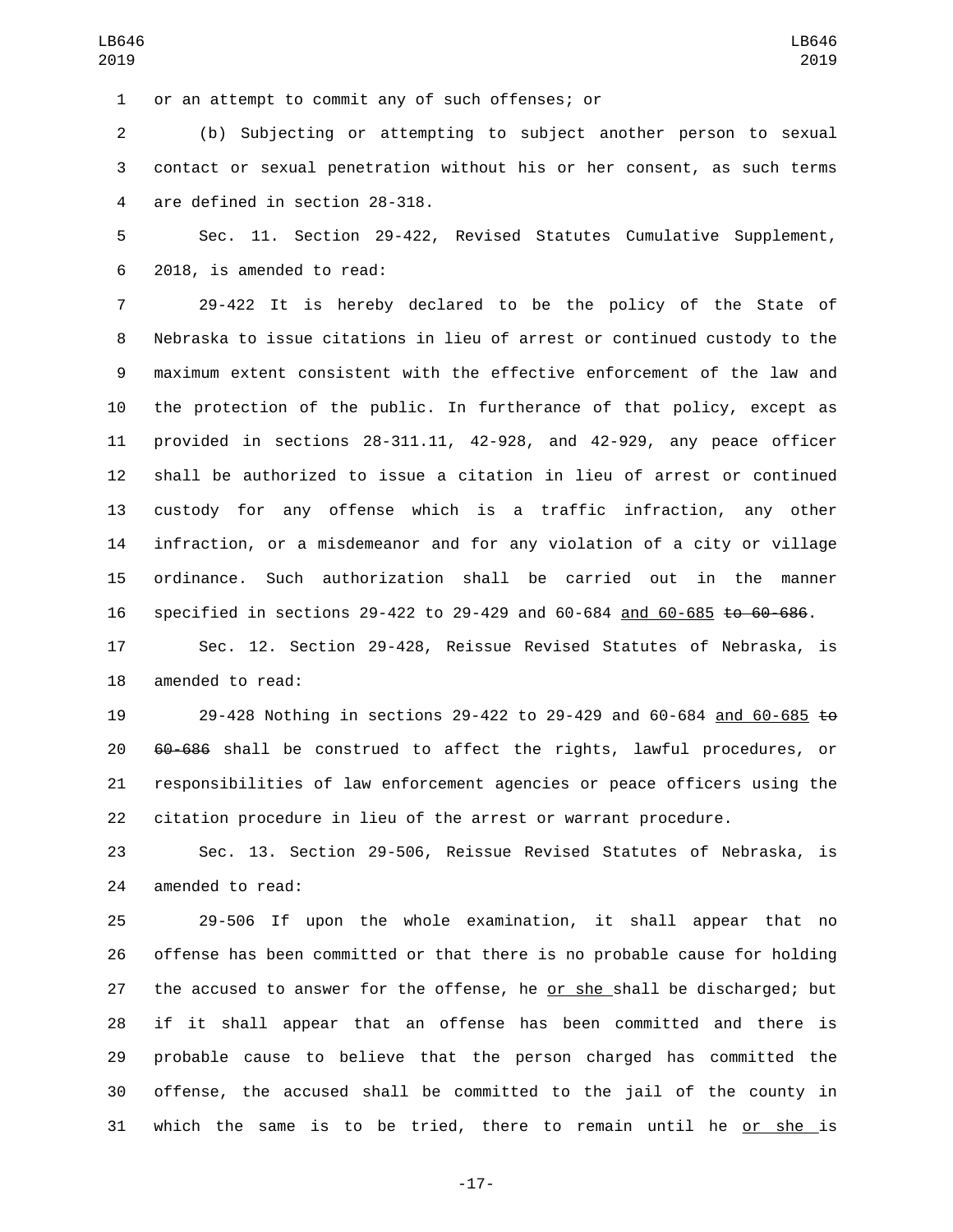discharged by due course of law; except that Provided, if the offense be 2 bailable, the accused may be released pursuant to sections 29-901 to 92-910 Chapter 29, article 9, such release to be conditioned on his or 4 her appearance before the district court as ordered. When a defendant has executed an appearance bond and made a deposit with the court pursuant to section 29-901, and such appearance bond is continued in force for the defendant's appearance in district court, the appearance bond costs shall be retained by the examining court, and the appearance bond and the balance of the deposit shall be transmitted to the district court.

 Sec. 14. Section 29-901, Revised Statutes Cumulative Supplement, 11 2018, is amended to read:

12 29-901 (1) Any bailable defendant shall be ordered released from custody pending judgment on his or her personal recognizance unless the judge determines in the exercise of his or her discretion that such a release will not reasonably assure the appearance of the defendant as required or that such a release could jeopardize the safety and maintenance of evidence or the safety of victims, witnesses, or other 18 persons in the community. The court shall consider all methods of bond and conditions of release to avoid pretrial incarceration. In no case shall payment of a cash bond be required. If the judge determines that the defendant shall not be released on his or her personal recognizance, 22 the judge shall consider the defendant's financial ability to pay a bond 23 and shall impose the least onerous of the following conditions that will reasonably assure the defendant's appearance or that will eliminate or minimize the risk of harm to others or the public at large:

 (a) Place the defendant in the custody of a designated person or organization agreeing to supervise the defendant; or

 (b) Place restrictions on the travel, association, or place of abode 29 of the defendant during the period of such release<sub>-</sub>  $\frac{1}{2}$  of

 (c) Require, at the option of any bailable defendant, either of the 31 following: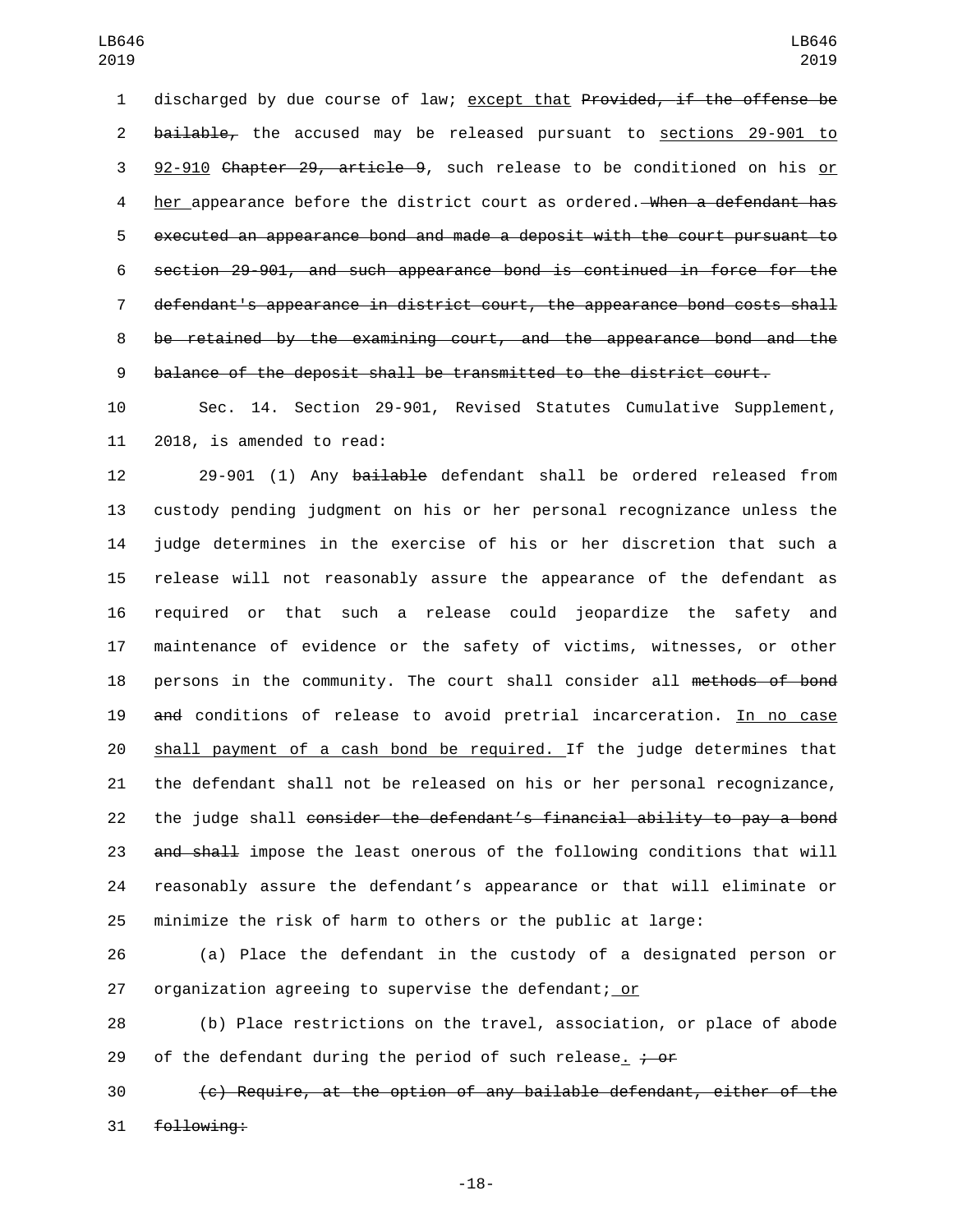(i) The execution of an appearance bond in a specified amount and the deposit with the clerk of the court in cash of a sum not to exceed ten percent of the amount of the bond, ninety percent of such deposit to be returned to the defendant upon the performance of the appearance or appearances and ten percent to be retained by the clerk as appearance bond costs, except that when no charge is subsequently filed against the defendant or if the charge or charges which are filed are dropped before the appearance of the defendant which the bond was to assure, the entire deposit shall be returned to the defendant. If the bond is subsequently reduced by the court after the original bond has been posted, no additional appearance bond costs shall be retained by the clerk. The difference in the appearance bond costs between the original bond and the reduced bond shall be returned to the defendant. In no event shall the deposit be less than twenty-five dollars. Whenever jurisdiction is transferred from a court requiring an appearance bond under this subdivision to another state court, the transferring court shall transfer the ninety percent of the deposit remaining after the appearance bond costs have been retained. No further costs shall be levied or collected 19 by the court acquiring jurisdiction; or

 (ii) The execution of a bail bond with such surety or sureties as shall seem proper to the judge or, in lieu of such surety or sureties, at the option of such person, a cash deposit of such sum so fixed, conditioned for his or her appearance before the proper court, to answer 24 the offense with which he or she may be charged and to appear at such times thereafter as may be ordered by the proper court. The cash deposit shall be returned to the defendant upon the performance of all 27 appearances.

 (2) If the amount of bail is deemed insufficient by the court before which the offense is pending, the court may order an increase of such bail and the defendant shall provide the additional undertaking, written or cash, to secure his or her release. All recognizances in criminal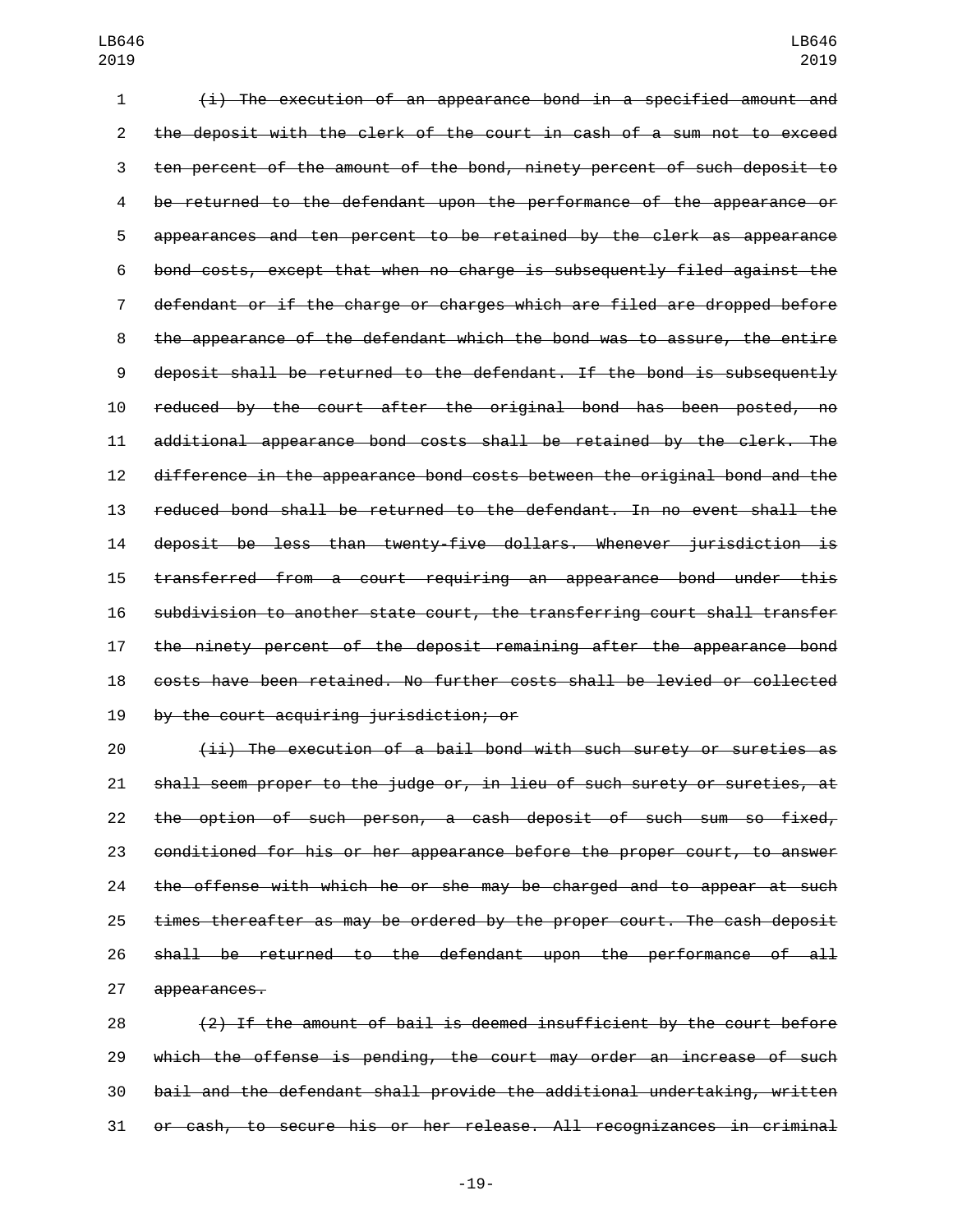cases shall be in writing and be continuous from term to term until final judgment of the court in such cases and shall also extend, when the court has suspended execution of sentence for a limited time, as provided in section 29-2202, or, when the court has suspended execution of sentence to enable the defendant to apply for a writ of error to the Supreme Court or Court of Appeals, as provided in section 29-2301, until the period of suspension has expired. When two or more indictments or informations are returned against the same person at the same term of court, the recognizance given may be made to include all offenses charged therein. Each surety on such recognizance shall be required to justify under oath in a sum twice the amount of such recognizance and give the description of real estate owned by him or her of a value above encumbrance equal to the amount of such justification and shall name all other cases pending in which he or she is a surety. No one shall be accepted as surety on recognizance aggregating a sum in excess of his or her equity in the real estate, but such recognizance shall not constitute a lien on the real estate described therein until judgment is entered thereon against such 18 surety.

19 (2)  $\{3\}$  In order to assure compliance with the conditions of release referred to in subsection (1) of this section, the court may order a defendant to be supervised by a person, an organization, or a pretrial services program approved by the county board. A court shall waive any fees or costs associated with the conditions of release or supervision if the court finds the defendant is unable to pay for such costs. Eligibility for release or supervision by such pretrial release program shall under no circumstances be conditioned upon the defendant's ability to pay. While under supervision of an approved entity, and in addition to the conditions of release referred to in subsection (1) of this section, 29 the court may impose the following conditions:

 (a) Periodic telephone contact by the defendant with the 31 organization or pretrial services program;

-20-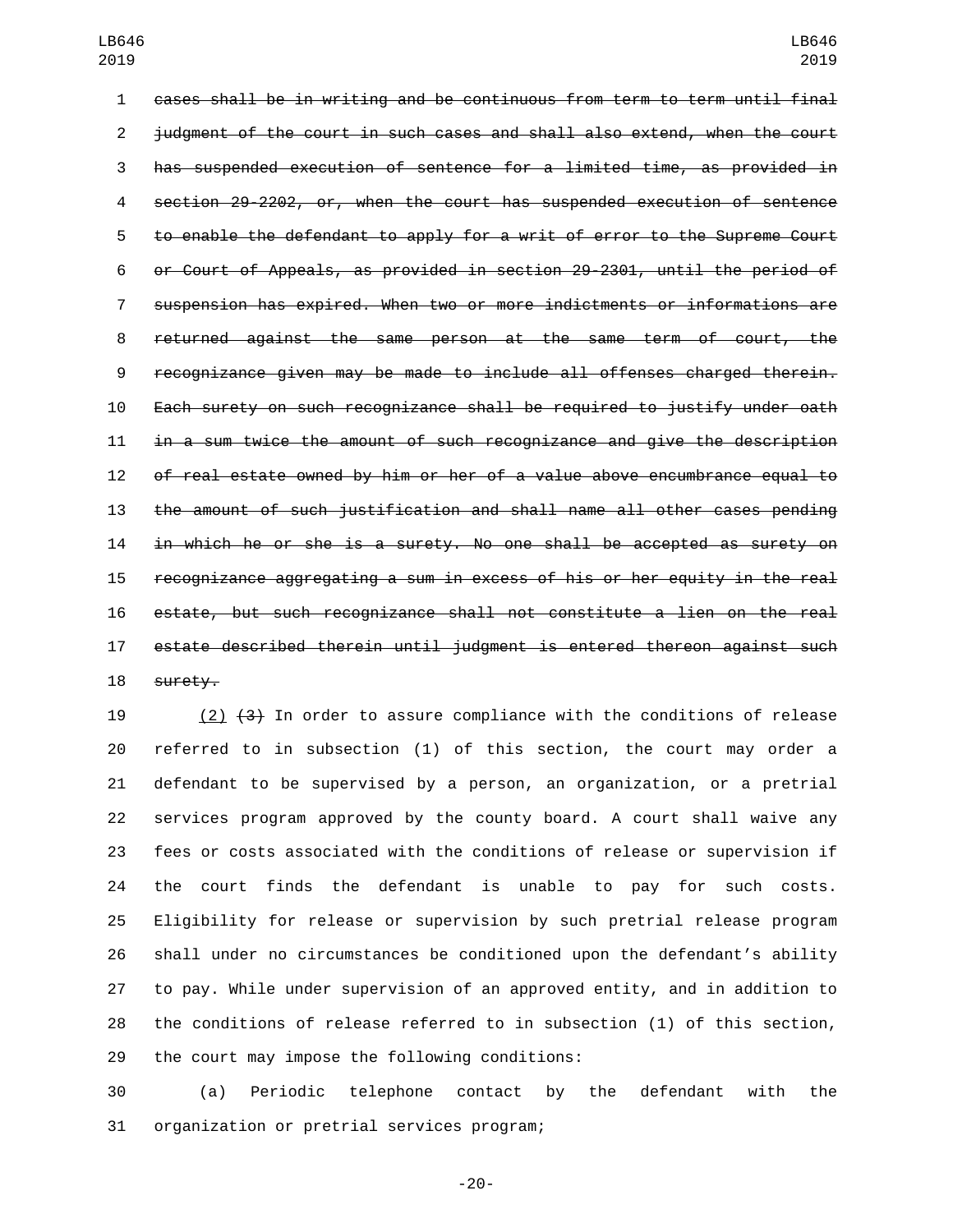(b) Periodic office visits by the defendant to the organization or 2 pretrial services program;

 (c) Periodic visits to the defendant's home by the organization or 4 pretrial services program;

 (d) Mental health or substance abuse treatment for the defendant, including residential treatment, if the defendant consents or agrees to 7 the treatment;

(e) Periodic alcohol or drug testing of the defendant;

 (f) Domestic violence counseling for the defendant, if the defendant 10 consents or agrees to the counseling;

 (g) Electronic or global-positioning monitoring of the defendant; and

 (h) Any other supervision techniques shown by research to increase court appearance and public safety rates for defendants released on bond.

 (3) (4) The incriminating results of any drug or alcohol test or any information learned by a representative of an organization or program shall not be admissible in any proceeding, except for a proceeding 18 relating to revocation or amendment of conditions of bond release.

 Sec. 15. Section 29-901.01, Revised Statutes Cumulative Supplement, 20 2018, is amended to read:

 29-901.01 If the judge orders the defendant released the judge 22 shall release the defendant on his or her own recognizance or under In 23 determining which condition or conditions of release which shall reasonably assure appearance and deter possible threats to the safety and maintenance of evidence or the safety of victims, witnesses, or other 26 persons in the community<del>, the judge shall, on the basis of available</del> information, consider the defendant's financial ability to pay in setting 28 the amount of bond. The judge may also take into account the nature and circumstances of the offense charged, including any information to indicate that the defendant might engage in additional criminal activity or pose a threat to himself or herself, yet to be collected evidence,

-21-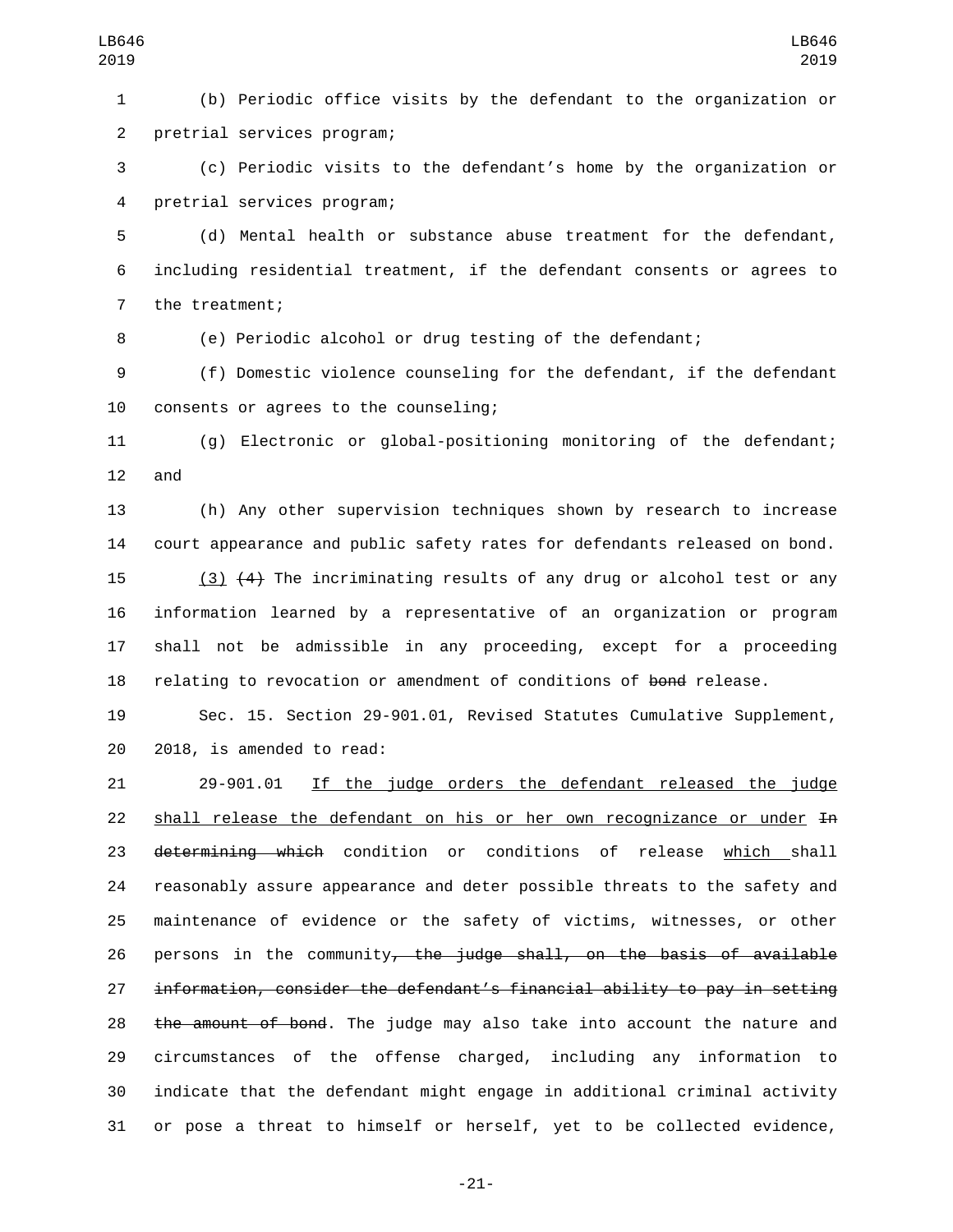alleged victims, potential witnesses, or members of the general public, the defendant's family ties, employment, the length of the defendant's residence in the community, the defendant's record of criminal convictions, and the defendant's record of appearances at court proceedings or of flight to avoid prosecution or of failure to appear at court proceedings.6

 Sec. 16. Section 29-901.02, Reissue Revised Statutes of Nebraska, is 8 amended to read:

 29-901.02 (1) Any judge who shall authorize the release of a defendant under section 29-901 shall issue a written order containing a 11 statement of the condition or conditions imposed. Such order  $\tau$  shall inform the defendant of the penalties for violating any of the conditions 13 of such release<sub> $\tau$ </sub> and shall advise the defendant that a warrant for his or her arrest shall be issued immediately upon such violation.

 (2) A defendant may sign a conditional release form prior to 16 release:

 (a) If the release occurs in district court, at the office of the 18 clerk of the district court or at the jail; or

 (b) If the release occurs in county court, at the office of the 20 clerk magistrate or at the jail.

(3) A defendant shall not be required to swear to a bond.

 Sec. 17. Section 29-901.03, Reissue Revised Statutes of Nebraska, is 23 amended to read:

 29-901.03 When a defendant first appears before a judge pursuant to section sections 29-901 to 29-910, he or she shall be advised of his or her right to obtain review of the conditions of release imposed if he or she is unable to fulfill such conditions and remains in custody for more than twenty-four hours thereafter. Any defendant who shall remain in custody for more than twenty-four hours after a judge other than a 30 district court judge imposes bail or any other condition of release, as a result of his or her inability to fulfill such condition or conditions,

-22-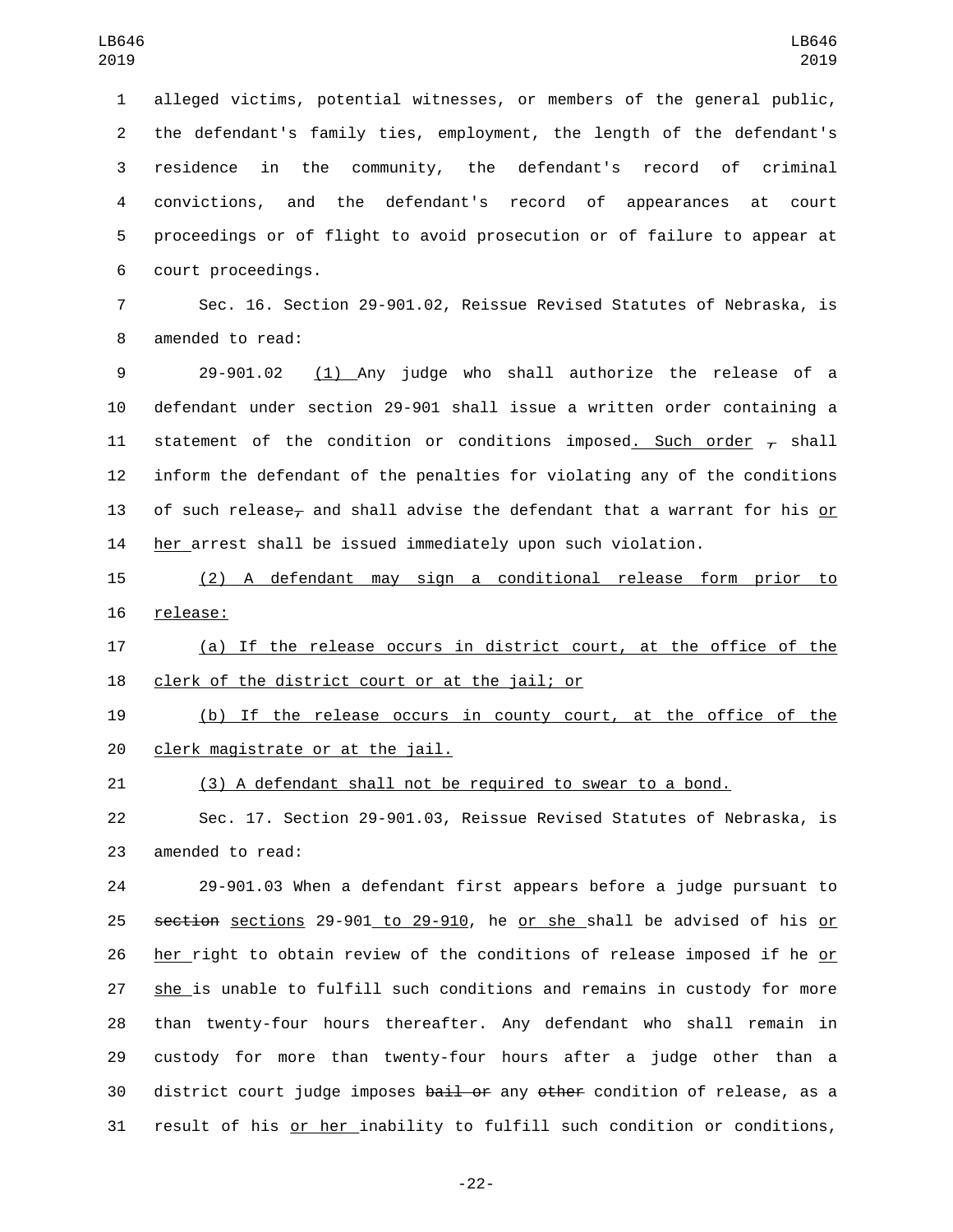may request a review by the judge who imposed the conditions and, upon such request, the defendant shall be brought before the judge at the first regular court day. If the defendant is indigent and unable to retain legal counsel, the judge shall appoint an attorney to represent the defendant for the purpose of such review. Unless the conditions of release are amended and the defendant is thereupon released, the judge shall set forth in writing the reasons for requiring such condition or conditions. Any defendant who shall be ordered released by a judge other than a district court judge on a condition which requires that he or she return to custody after specified hours shall, upon application, be entitled to a review by the judge who imposed the condition in the same manner as a defendant who remains in full-time custody. In the event that the judge who imposed the condition or conditions of release is not available, any other judge in the district or of the same court may 15 review such conditions.

 Sec. 18. Section 29-901.04, Reissue Revised Statutes of Nebraska, is 17 amended to read:

 29-901.04 Any judge who shall order the release of a defendant on 19 any condition specified in section 29-901 may at any time amend his or her order to impose additional or different conditions of release, but if the imposition of different or additional conditions results in the detention of the defendant as a result of his or her inability to meet such conditions, the provisions of section 29-901.03 shall apply.

 Sec. 19. Section 29-901.06, Reissue Revised Statutes of Nebraska, is 25 amended to read:

26 29-901.06 When a <del>bailable</del> defendant appears at any judicial 27 proceeding in which such defendant's release bail is being considered, the judge at such proceeding shall inform the defendant of the condition 29 or conditions imposed on his or her release, the penalties for violating any of the conditions of such release, and any options or alternatives 31 available to such defendant.

-23-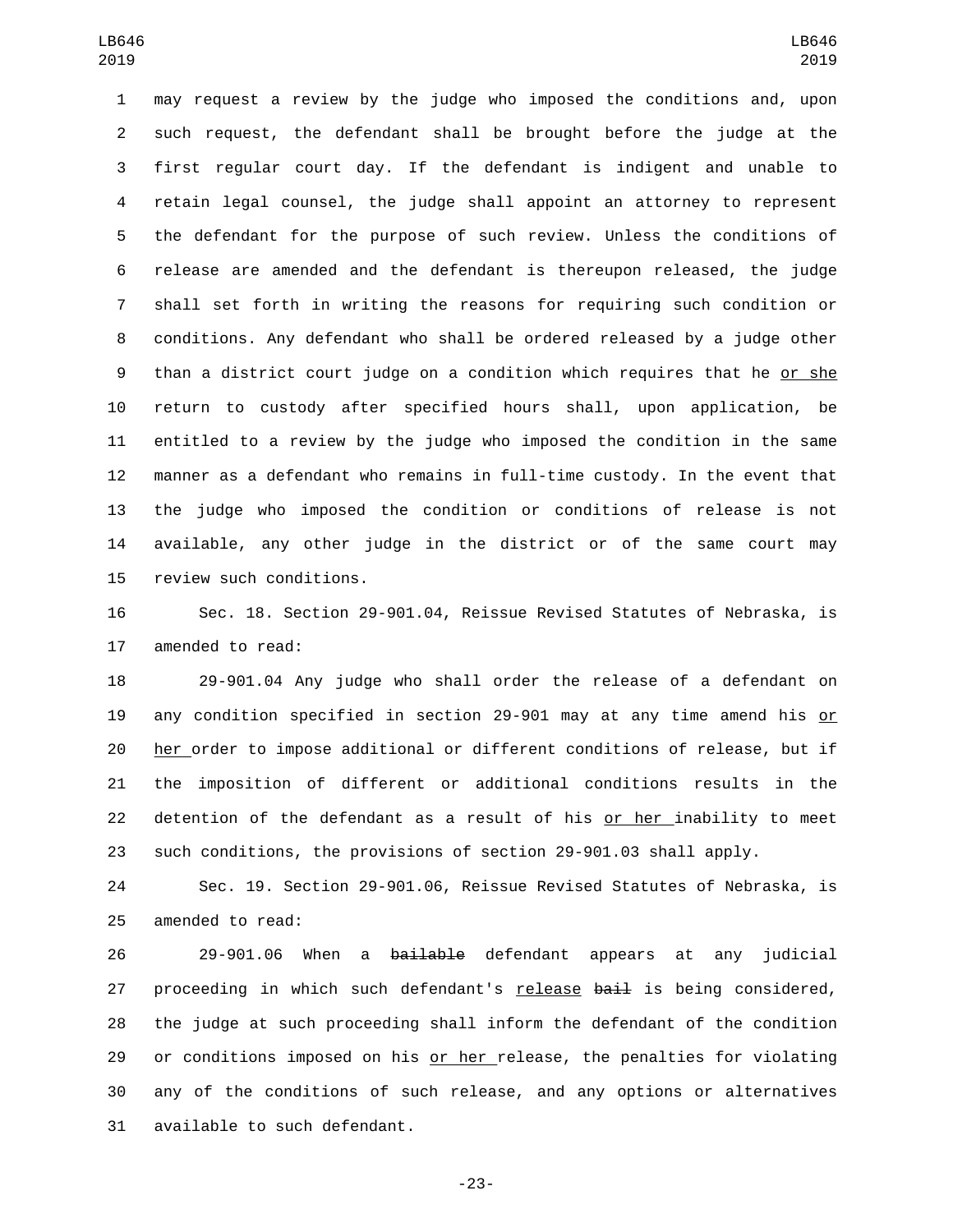Sec. 20. Section 29-902.01, Reissue Revised Statutes of Nebraska, is 2 amended to read:

 29-902.01 (1) The presiding judge of the county court in each county having a population of four hundred thousand or more inhabitants as determined by the most recent federal decennial census shall, as often as is necessary, meet and designate on a schedule not less than one judge of the county court to be reasonably available on call for the setting of orders for discharge from actual custody upon personal recognizance or 9 conditions of release bail, the issuance of search warrants, and for such other matters as may be deemed appropriate, at all times when a court is 11 not in session in the county.

 (2) The officer in charge of a jail, or a person such officer designates, in which an arrested person is held in custody shall assist the arrested person or such person's attorney in contacting the judge on call as soon as possible for the purpose of obtaining release upon 16 personal recognizance or conditions of release on bail.

 Sec. 21. Section 29-903, Reissue Revised Statutes of Nebraska, is 18 amended to read:

 29-903 If In fixing the amount of bail, the judge admitting to the same shall be governed in the amount and quality of bail required by the direction of the district court in all cases where such court shall have made any order or direction in that behalf. In the event that the 23 district court designates shall designate an official pretrial release 24 agency for the district under section 29-909, the judge may give consideration to a report and recommendation of such agency and in the event that such agency should recommend the release of the prisoner on 27 his or her own recognizance, the court may order release of such prisoner with or without the conditions recommended by the pretrial release agency without the necessity of posting a cash deposit or requiring the sureties 30 set out in section 29-901.

Sec. 22. Section 29-904, Reissue Revised Statutes of Nebraska, is

-24-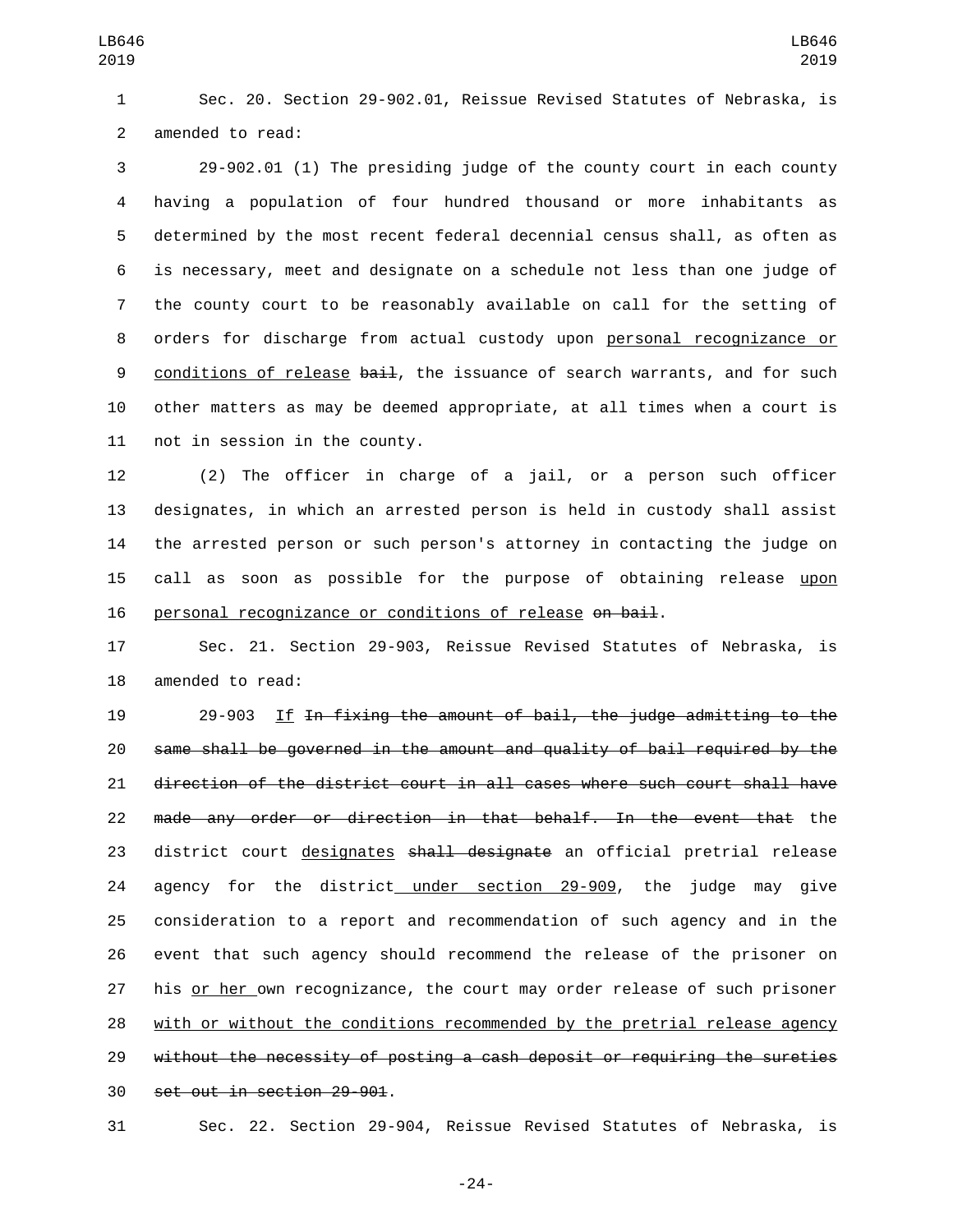1 amended to read:

2 29-904 In all cases when in which a judge or examining court shall 3 releases recognize a prisoner under the provisions of the three sections 4 29-901 to 29-910 , 29-902, and 29-903, the judge shall issue he shall 5 forthwith deposit with the clerk of the proper court the recognizance so 6 taken, and also a warrant directed to the jailer requiring him or her to 7 discharge the prisoner.

8 Sec. 23. Section 29-908, Reissue Revised Statutes of Nebraska, is 9 amended to read:

10 29-908 (1) Any person who Whoever is charged with a felony and is 11 released from custody under  $\frac{\partial u}{\partial x}$  recognizance, or a conditioned release 12 and willfully fails to appear before the court granting such release when 13 legally required or to surrender himself or herself within three days 14 thereafter<sub> $\tau$ </sub> shall be quilty of a Class IV felony, in addition to any 15 other penalties or forfeitures provided by law.

16 (2) Any person Whoever is charged with a misdemeanor or a violation 17 of a city or village ordinance, conviction of which would carry a jail 18 sentence of more than ninety days, who is released from custody under 19 bail or recognizance or conditioned release and who willfully fails to 20 appear before the court granting such release when legally required to 21 surrender himself or herself or within three days thereafter<sub>r</sub> shall be 22 guilty of a Class II misdemeanor, in addition to any other penalties or 23 forfeitures provided by law.

24 Sec. 24. Section 29-909, Reissue Revised Statutes of Nebraska, is 25 amended to read:

 29-909 (1) The district courts of this state are authorized to designate an official pretrial release agency for a district, or for any county within a district, whenever the court is satisfied that such agency can render competent and effective assistance to the court in making its determination of the terms and conditions under which any court should release a prisoner from jail prior to trial. Each county may

LB646 2019

-25-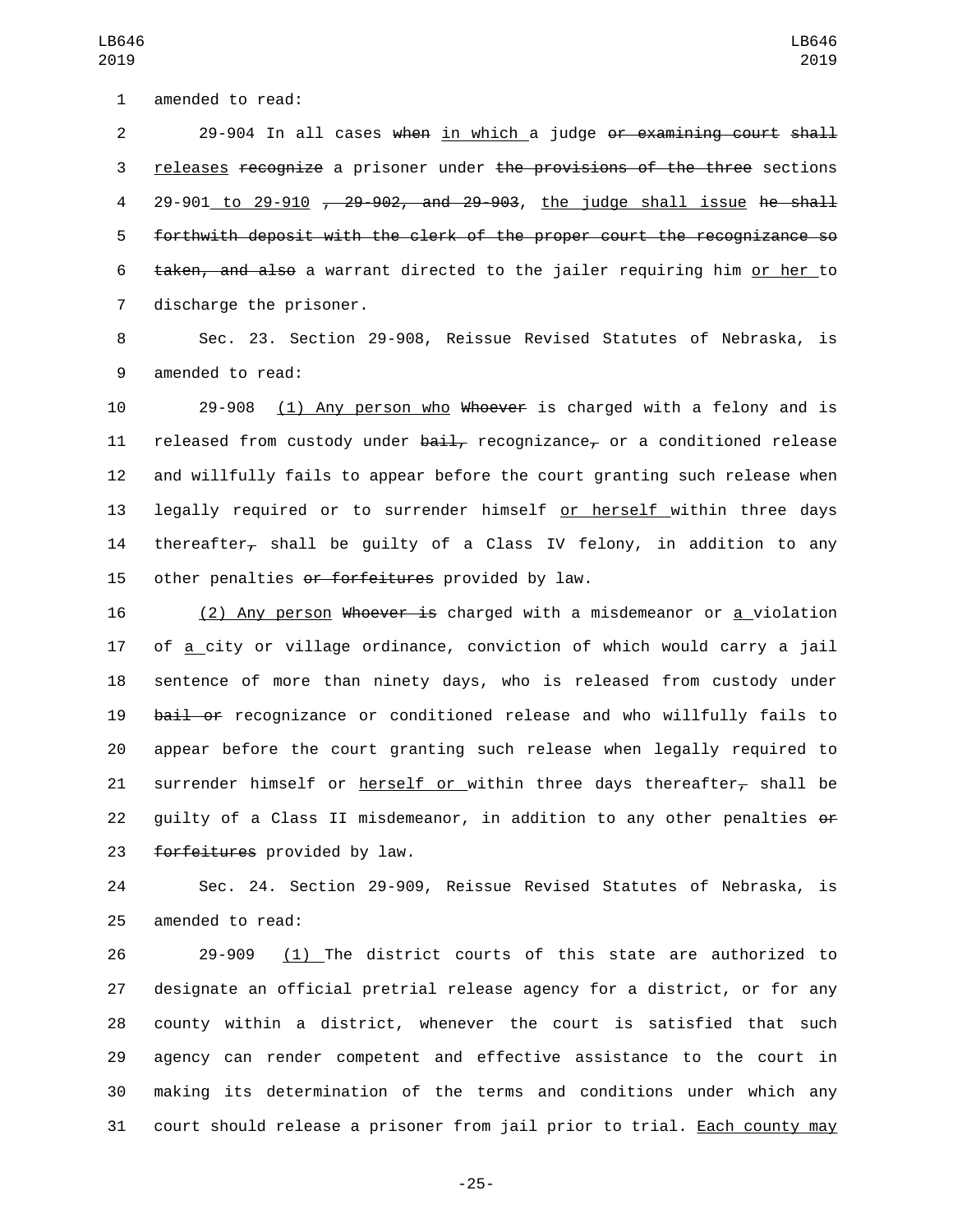create a pretrial services agency or delegate to an existing county department the responsibility to screen for pretrial release and supervised people released by the court. Screening for eligibility and conditions of release shall be done using an evidence-based risk assessment tool that has been proven not to discriminate on the basis of income, race, ethnicity, religion, disability, gender, sexual orientation, gender identity, national origin, or citizenship status.

 (2) When such a pretrial release agency has been designated, the judge of any court within the district or county in which such agency has been authorized to operate may give consideration to a report and recommendation of such agency and in the event that such agency should recommend the release of the prisoner on his or her own recognizance, the 13 court may order the release of the prisoner—without the necessity of posting a cash deposit or requiring any surety set out in section 29-901.

 (3) Nothing in this section shall restrict any judge court from releasing a prisoner on his or her own recognizance, whether or not such judge he has received a report or recommendation from a pretrial release agency, if the judge determines that such type of release would 19 adequately serve the ends of justice.

 Sec. 25. Section 29-1201, Reissue Revised Statutes of Nebraska, is 21 amended to read:

 29-1201 Any person held in jail charged with an indictable offense shall be discharged if he or she be not indicted at the term of court at which he or she is held to answer, unless such person shall have been committed to jail on such charge after the rising and final report of the 26 regular grand jury for that term, in which case the court may release  $\frac{discharge}{f}$  such person as provided in sections 29-901 to 29-910  $\frac{f}{f}$  or require such person to enter into recognizance with sufficient security for his appearance before such court to answer such charge at the next term thereof; Provided, such person so held in jail without indictment shall not be discharged, if it appears to the satisfaction of the court

-26-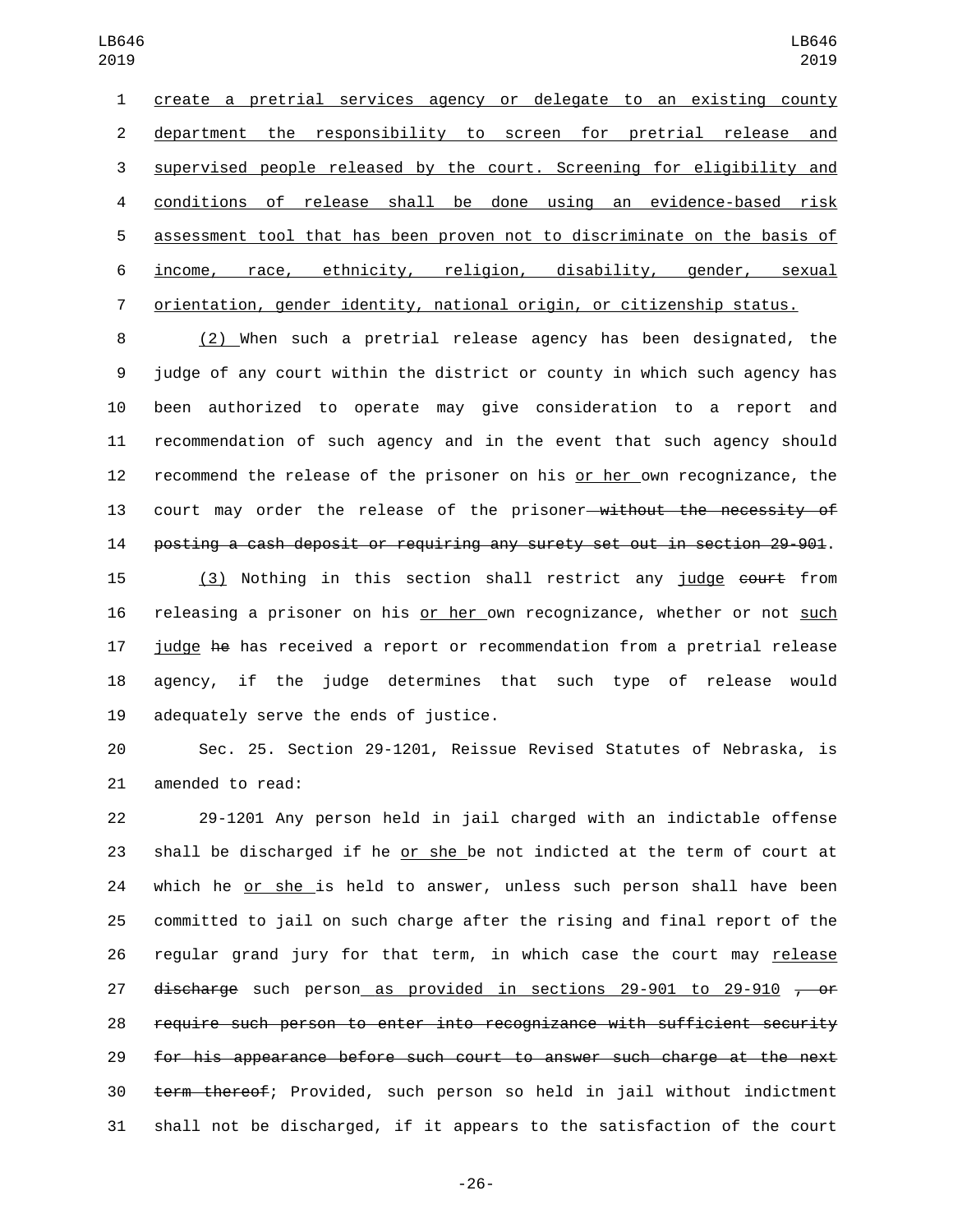that the witnesses on the part of the state have been enticed or kept away or are detained and prevented from attending court by sickness or 3 some inevitable accident.

 Sec. 26. Section 29-1605, Reissue Revised Statutes of Nebraska, is 5 amended to read:

 29-1605 Any person who may, according to law, be committed to jail or released as provided in sections 29-901 to 29-910 become recognized or 8 held to bail with sureties for his appearance in court to answer to any indictment, may in like manner be committed to jail or released as provided in sections 29-901 to 29-910 become recognized and held to bail 11 for his appearance, to answer to any information or indictment, as the 12 case may be.

 Sec. 27. Section 29-1606, Reissue Revised Statutes of Nebraska, is 14 amended to read:

 29-1606 It shall be the duty of the county attorney of the proper county to inquire into and make full examination of all the facts and circumstances connected with any case on preliminary examination, as provided by law, touching the commission of any offense wherein the offender shall be committed to jail or be released as provided in sections 29-901 to 29-910 , or become recognized or held to bail. If the prosecuting attorney shall determine in any such case that an information 22 ought not to be filed, he or she shall make, subscribe, and file with the clerk of the court a statement in writing, containing his or her reasons, in fact and in law, for not filing an information in such case; and such statement shall be filed at and during the term of court at which the offender shall be held for his or her appearance; Provided, in such case such court may examine the statement, together with the evidence filed in the case, and if, upon such examination, the court shall not be satisfied with the statement, the county attorney shall be directed by the court to file the proper information and bring the case to trial.

Sec. 28. Section 29-1811, Reissue Revised Statutes of Nebraska, is

-27-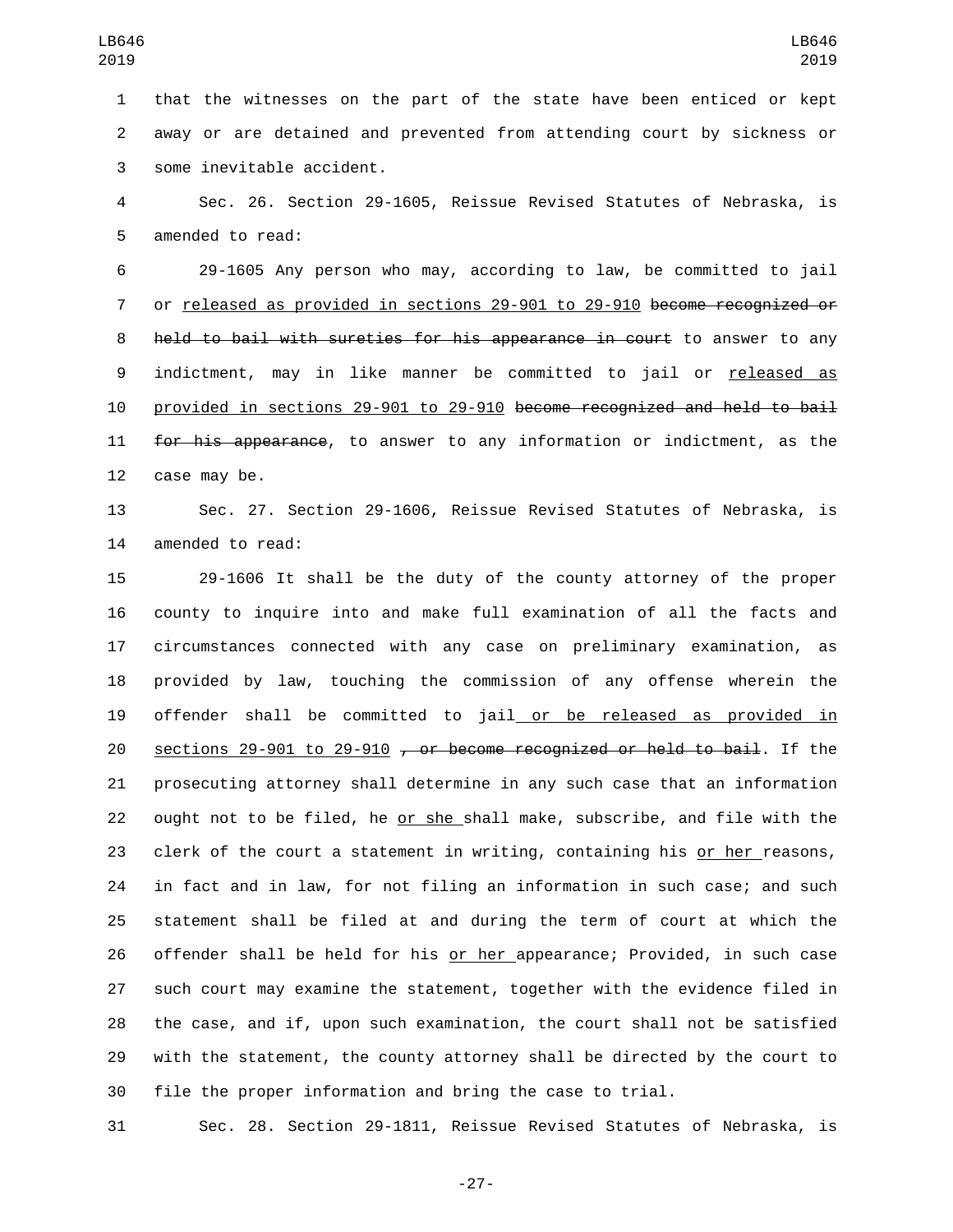1 amended to read:

 29-1811 When a motion to quash, or a plea in abatement, has been adjudged in favor of the accused, he or she may be committed or released as provided in sections 29-901 to 29-910 held to bail in such sum as the court may require for his or her appearance at the first day of the next 6 term of said court.

 Sec. 29. Section 33-117, Reissue Revised Statutes of Nebraska, is 8 amended to read:

 33-117 (1) The several sheriffs shall charge and collect fees at the rates specified in this section. The rates shall be as follows: (a) 11 Serving a capias with commitment or bail bond and return, two dollars; (b) serving a search warrant, two dollars; (c) arresting under a search warrant, two dollars for each person so arrested; (d) unless otherwise specifically listed in subdivisions (f) to (s) of this subsection, serving a summons, subpoena, order of attachment, order of replevin, other order of the court, notice of motion, other notice, other writ or document, or any combination thereof, including any accompanying or attached documents, twelve dollars for each person served, except that when more than one person is served at the same time and location in the same case, the service fee shall be twelve dollars for the first person served at that time and location and three dollars for each other person served at that time and location; (e) making a return of each summons, subpoena, order of attachment, order of replevin, other order of the court, notice of motion, other notice, or other writ or document, whether served or not, six dollars; (f) taking and filing a replevin bond or other indemnification to be furnished and approved by the sheriff, one dollar; (g) making a copy of any process, bond, or other paper not otherwise provided for in this section, twenty-five cents per page; (h) traveling each mile actually and necessarily traveled within or without their several counties in their official duties, three cents more per mile than the rate provided in section 81-1176, except that the minimum

LB646 

-28-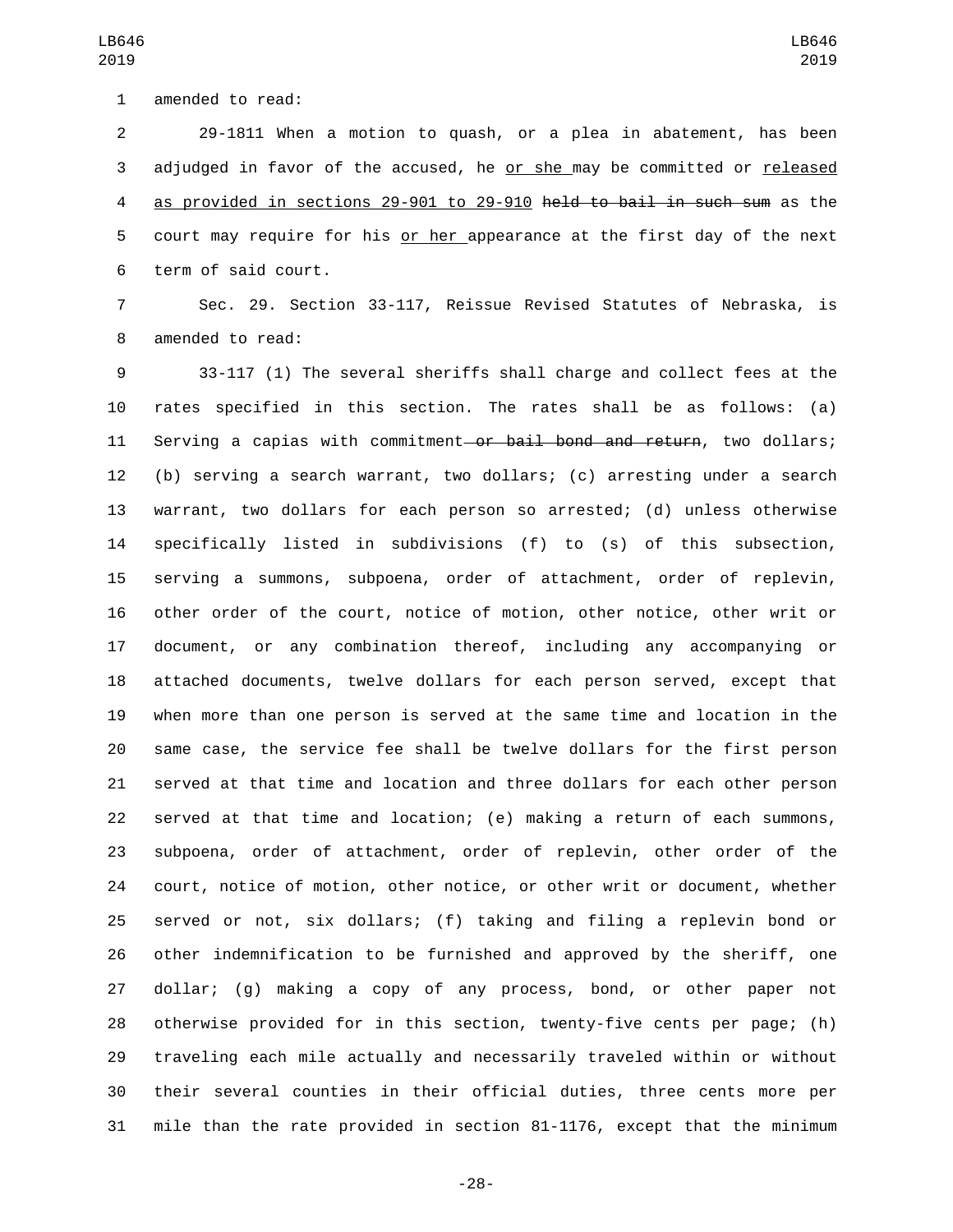fee shall be fifty cents when the service is made within one mile of the courthouse, and, as far as is expedient, all papers in the hands of the sheriff at any one time shall be served in one or more trips by the most direct route or routes and only one mileage fee shall be charged for a single trip, the total mileage cost to be computed as a unit for each trip and the combined mileage cost of each trip to be prorated among the persons or parties liable for the payment of same; (i) levying a writ or a court order and return thereof, eighteen dollars; (j) summoning a grand jury, not including mileage to be paid by the county, ten dollars; (k) summoning a petit jury, not including mileage to be paid by the county, twelve dollars; (l) summoning a special jury, for each person impaneled, fifty cents; (m) calling a jury for a trial of a case or cause, fifty cents; (n) executing a writ of restitution or a writ of assistance and return, eighteen dollars; (o) calling an inquest to appraise lands and tenements levied on by execution, one dollar; (p) calling an inquest to appraise goods and chattels taken by an order of attachment or replevin, one dollar; (q) advertising a sale in a newspaper in addition to the price of printing, one dollar; (r) advertising in writing for a sale of real or personal property, five dollars; and (s) making deeds for land 20 sold on execution or order of sale, five dollars.

 (2)(a) Except as provided in subdivision (b) of this subsection, the commission due a sheriff on an execution or order of sale, an order of attachment decree, or a sale of real or personal property shall be: For each dollar not exceeding four hundred dollars, six cents; for every dollar above four hundred dollars and not exceeding one thousand dollars, four cents; and for every dollar above one thousand dollars, two cents.

 (b) In real estate foreclosure, when any party to the original action purchases the property or when no money is received or disbursed by the sheriff, the commission shall be computed pursuant to subdivision (a) of this subsection but shall not exceed two hundred dollars.

(3) The sheriff shall, on the first Tuesday in January, April, July,

-29-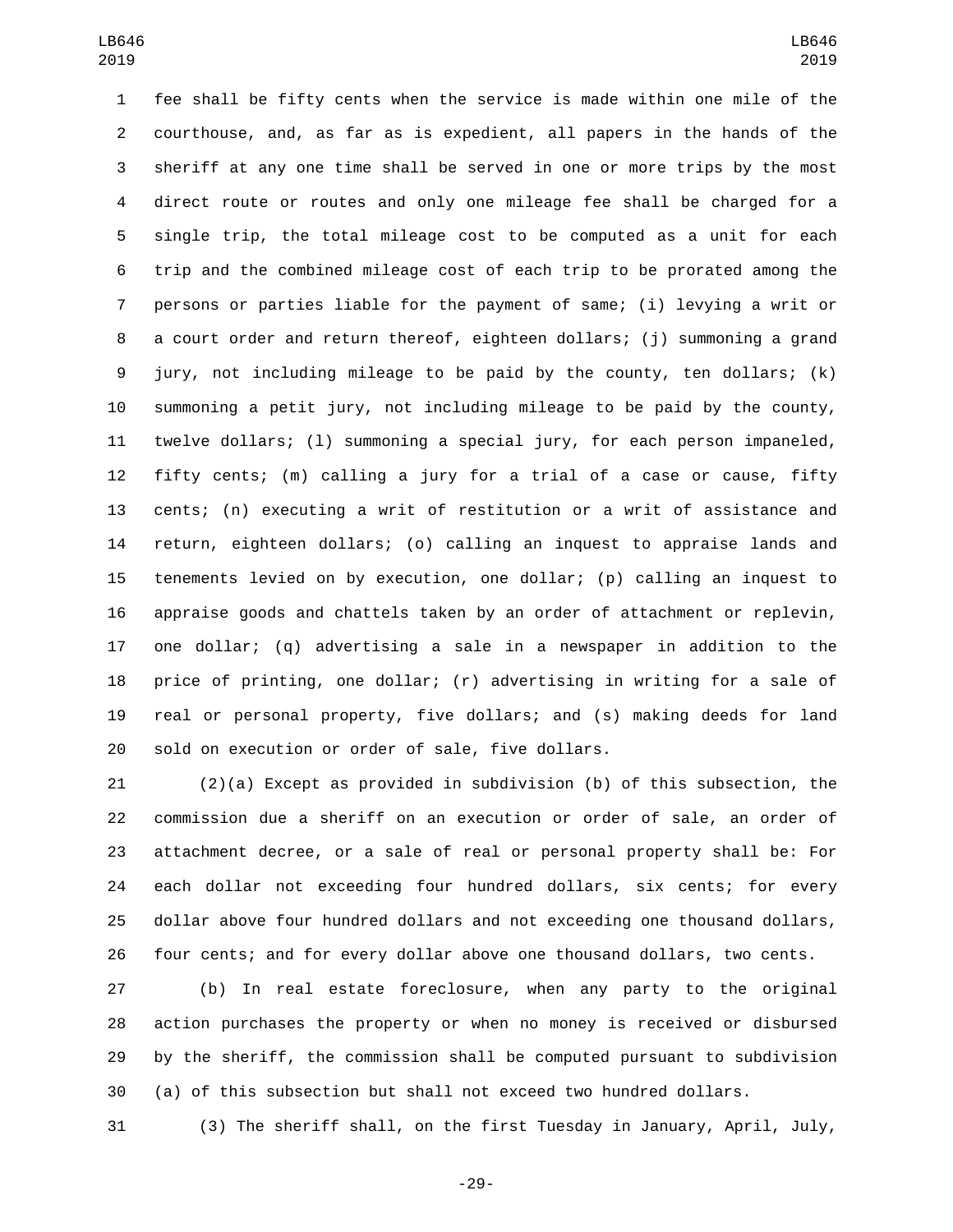and October of each year, make a report to the county board showing (a) the different items of fees, except mileage, collected or earned, from whom, at what time, and for what service, (b) the total amount of the fees collected or earned by the officer since the last report, and (c) the amount collected or earned for the current year. He or she shall pay all fees earned to the county treasurer who shall credit the fees to the 7 general fund of the county.

 (4) Any future adjustment made to the reimbursement rate provided in subsection (1) of this section shall be deemed to apply to all provisions of law which refer to this section for the computation of mileage.

 (5) Commencing on and after January 1, 1988, all fees earned pursuant to this section, except fees for mileage, by any constable who is a salaried employee of the State of Nebraska shall be remitted to the clerk of the county court. The clerk of the county court shall pay the 15 same to the General Fund.

 Sec. 30. Section 42-929, Reissue Revised Statutes of Nebraska, is 17 amended to read:

 42-929 A peace officer making an arrest pursuant to section 42-928 shall take such person into custody and take such person before a judge of the county court or the court which issued the protection order. At such time the court shall establish the conditions of such person's 22 release from custody as provided in sections  $29-901$  to  $29-910$  , including 23 the determination of bond or recognizance, as the case may be. The court shall issue an order directing that such person shall have no contact with the alleged victim of the abuse or violation.

 Sec. 31. Section 43-253, Revised Statutes Cumulative Supplement,  $2018$ , is amended to read:

 43-253 (1) Upon delivery to the probation officer of a juvenile who has been taken into temporary custody under section 29-401, 43-248, or 43-250, the probation officer shall immediately investigate the situation of the juvenile and the nature and circumstances of the events

-30-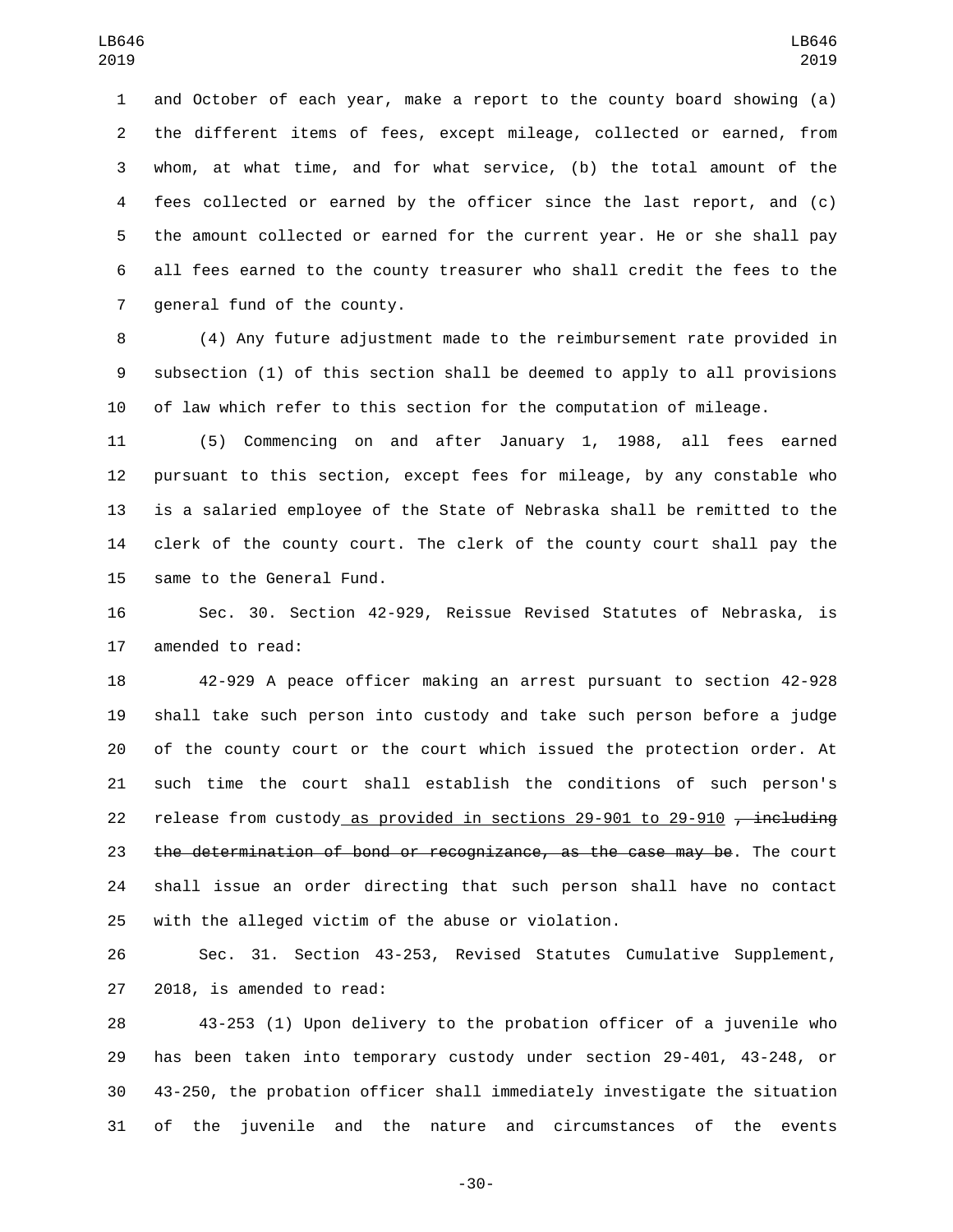surrounding his or her being taken into custody. Such investigation may 2 be by informal means when appropriate.

 (2) The probation officer's decision to release the juvenile from custody or place the juvenile in detention or an alternative to detention shall be based upon the results of the standardized juvenile detention screening instrument described in section 43-260.01.

 (3) No juvenile who has been taken into temporary custody under subdivision (1)(c) of section 43-250 or subsection (6) of section 43-286.01 or pursuant to an alleged violation of an order for conditional release shall be detained in any detention facility or be subject to an alternative to detention infringing upon the juvenile's liberty interest for longer than twenty-four hours, excluding nonjudicial days, after having been taken into custody unless such juvenile has appeared personally before a court of competent jurisdiction for a hearing to determine if continued detention, services, or supervision is necessary. The juvenile shall be represented by counsel at the hearing. Whether such counsel shall be provided at the cost of the county shall be determined as provided in subsection (1) of section 43-272. If continued secure detention is ordered, such detention shall be in a juvenile detention facility, except that a juvenile charged with a felony as an adult in county or district court may be held in an adult jail as set forth in 22 subdivision  $(1)(c)(v)$  of section 43-250. A juvenile placed in an alternative to detention, but not in detention, may waive this hearing 24 through counsel.

 (4) When the probation officer deems it to be in the best interests of the juvenile, the probation officer shall immediately release such juvenile to the custody of his or her parent. If the juvenile has both a custodial and a noncustodial parent and the probation officer deems that release of the juvenile to the custodial parent is not in the best interests of the juvenile, the probation officer shall, if it is deemed to be in the best interests of the juvenile, attempt to contact the

-31-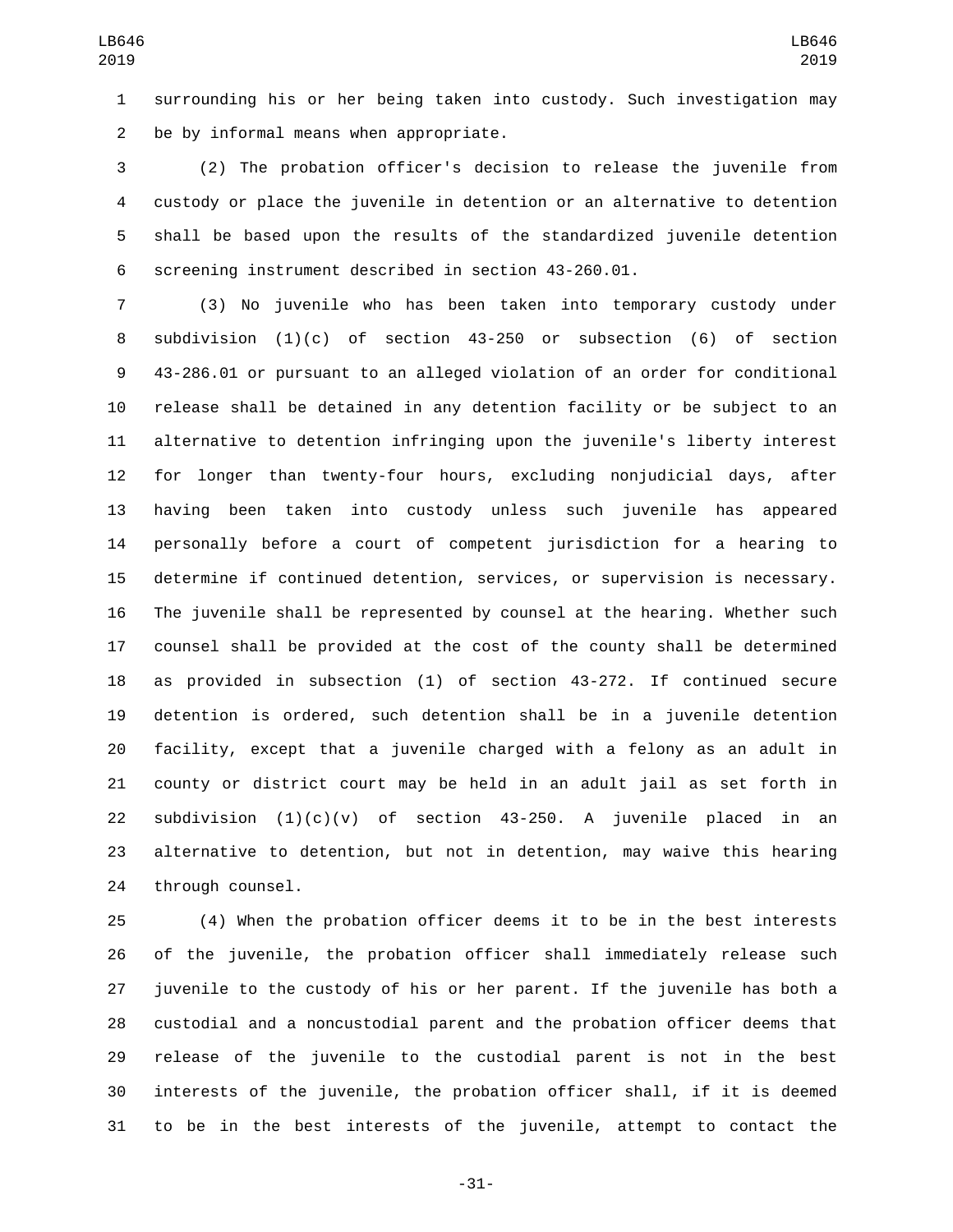noncustodial parent, if any, of the juvenile and to release the juvenile to such noncustodial parent. If such release is not possible or not deemed to be in the best interests of the juvenile, the probation officer may release the juvenile to the custody of a legal guardian, a responsible relative, or another responsible person.

 (5) The court may admit such juvenile to bail by bond in such amount 7 and on such conditions and security as the court, in its sole discretion, shall determine, or the court may proceed as provided in section 43-254. In no case shall the court or probation officer release such juvenile if 10 it appears that:

 (a) Before July 1, 2019, further detention or placement of such juvenile is a matter of immediate and urgent necessity for the protection of such juvenile or the person or property of another or if it appears that such juvenile is likely to flee the jurisdiction of the court; and

 (b) On or after July 1, 2019, the physical safety of persons in the community would be seriously threatened or that detention is necessary to secure the presence of the juvenile at the next hearing, as evidenced by a demonstrable record of willful failure to appear at a scheduled court 19 hearing within the last twelve months.

 Sec. 32. Section 43-255, Reissue Revised Statutes of Nebraska, is 21 amended to read:

 43-255 Whenever a juvenile is detained or placed in an alternative to detention infringing upon the child's liberty interest under section 43-250 or 43-253, the juvenile shall be released unconditionally within forty-eight hours after the detention or placement order or the setting 26 of conditions of release bond, excluding nonjudicial days, unless within such period of time (1) a motion has been filed alleging that such juvenile has violated an order of the juvenile court, (2) a juvenile court petition has been filed pursuant to section 43-274, or (3) a criminal complaint has been filed in a court of competent jurisdiction.

Sec. 33. Section 44-3707, Reissue Revised Statutes of Nebraska, is

-32-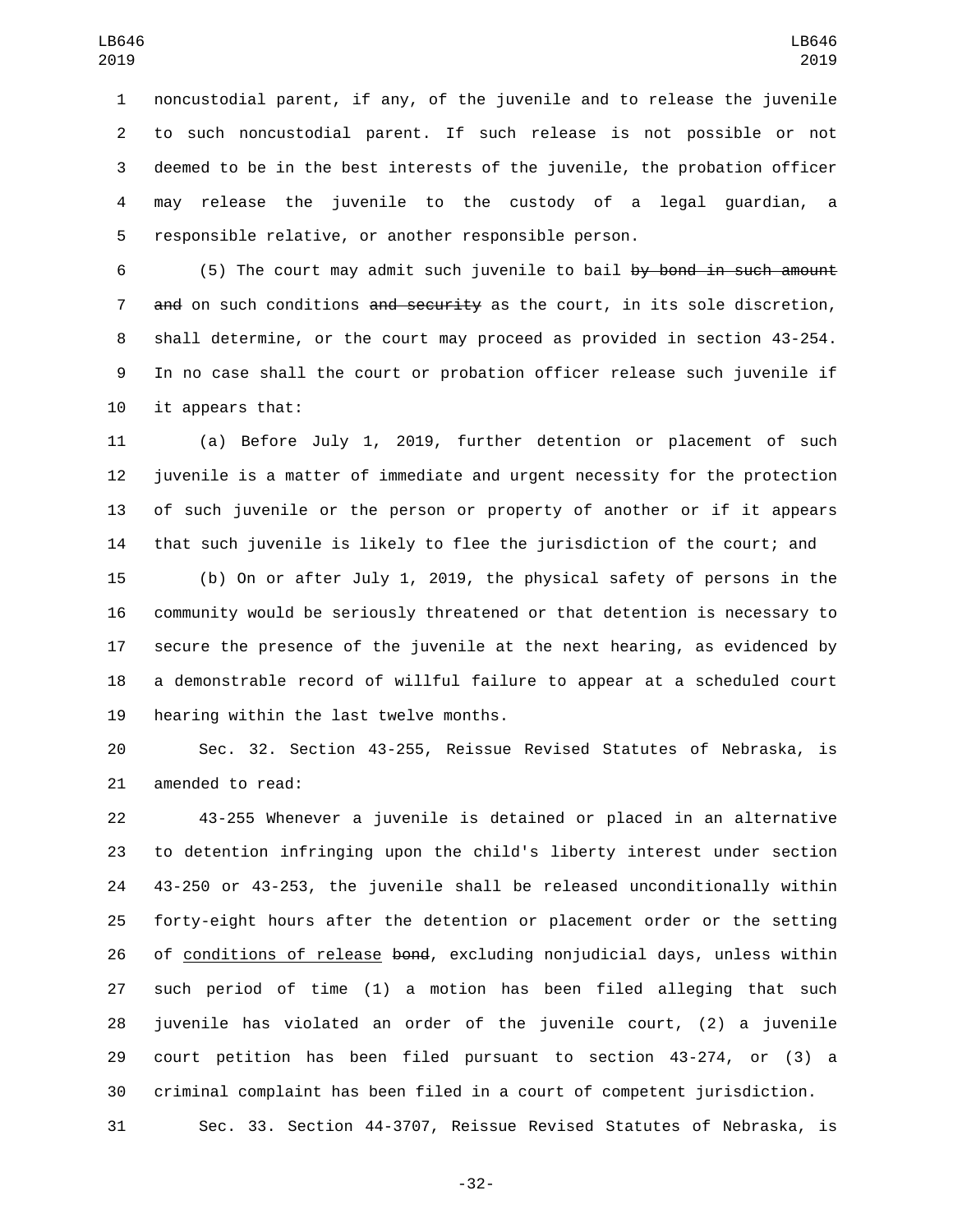| 1              | amended to read:                                                          |
|----------------|---------------------------------------------------------------------------|
| 2              | 44-3707 Motor club service shall mean the rendering, furnishing, or       |
| 3              | procuring of, or reimbursement for any of the services enumerated in this |
| 4              | section, which shall include but not be limited to:                       |
| 5              | (1) Towing service;                                                       |
| 6              | (2) Bail and arrest bond service;                                         |
| $\overline{7}$ | $(2)$ $(3)$ Emergency road service;                                       |
| 8              | (3) (4) Claim adjustment service;                                         |
| 9              | $(4)$ $(5)$ Legal service;                                                |
| 10             | $(5)$ $(6)$ Theft service;                                                |
| 11             | $(6)$ $(7)$ Map service;                                                  |
| 12             | (7) (8) Emergency travel expense service;                                 |
| 13             | (8) (9) Community traffic safety service;                                 |
| 14             | (9) (10) Merchandise and discount service;                                |
| 15             | (10) (11) Travel, touring, and travel information service;                |
| 16             | (11) (12) Guaranteed hotel or motel rate service;                         |
| 17             | (12) (13) New car pricing service;                                        |
| 18             | $(13)$ $(14)$ Financial service;                                          |
| 19             | $(14)$ $(15)$ Check cashing service;                                      |
| 20             | (15) (16) Personal property registration service;                         |
| 21             | $(16)$ $(17)$ Buying and selling service;                                 |
| 22             | $(17)$ $(18)$ License service;                                            |
| 23             | $(18)$ $(19)$ Credit card service; and                                    |
| 24             | $(19)$ $(20)$ Insurance service.                                          |
| 25             | Nothing contained in this section shall prohibit a club from              |
| 26             | offering services which augment or are incidental to any service offered  |
| 27             | by the club or any other services which are of assistance and are         |
| 28             | beneficial to members and are feasible for the club to render.            |
| 29             | Sec. 34. Section 60-1307, Reissue Revised Statutes of Nebraska, is        |
| 30             | amended to read:                                                          |

31 60-1307 (1) Whenever any person is arrested at one of the state

-33-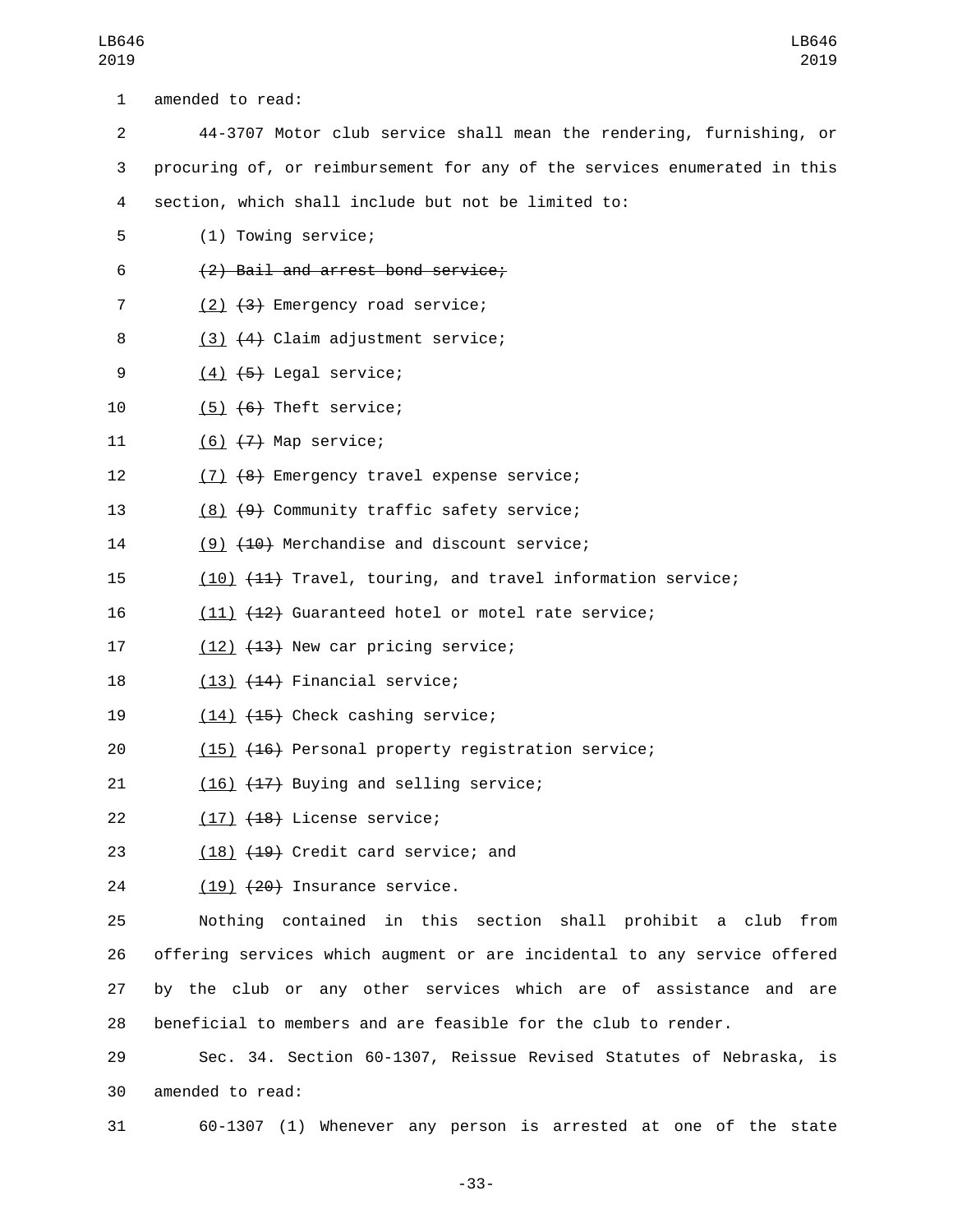weighing stations or portable scales for a violation of the laws relating to the trip permit provided in section 66-1418, the Motor Vehicle Registration Act, or the laws relating to the size, weight, and load of buses, trucks, truck-tractors, semitrailers, trailers, or towed vehicles, the arresting officer shall take the name and address of such person and the license number of his or her motor vehicle and issue a summons or otherwise notify him or her in writing to appear at a time and place to be specified in such summons or notice, such time to be at least five days after such arrest unless the person arrested demands an earlier hearing. Such person shall, if he or she desires, have a right to an immediate hearing or a hearing within twenty-four hours at a convenient hour. The hearing shall be before a magistrate within the county in which the offense was committed. Such officer shall, upon such person giving a written promise to appear at such time and place, release him or her from custody. Such person arrested and released shall not be permitted to operate the motor vehicle concerned until it is in compliance with the Motor Vehicle Registration Act and section 60-6,301. Any person refusing to give such written promise to appear shall be immediately taken by the arresting officer before the nearest or most accessible magistrate. Any person who willfully violates a written promise to appear given in accordance with this section shall be guilty of a Class III misdemeanor regardless of the disposition of the charge upon which he or she was 23 originally arrested.

 (2) Subsection (1) of this section shall not apply to any person not a resident of the State of Nebraska. The arresting officer shall take such person forthwith before the nearest or most accessible magistrate.

 (3)(a) The arresting officer shall seize and detain the motor vehicle concerned until the motor vehicle is in compliance with section 60-6,294 or in conformity with the exceptions permitted by section 60-6,301, and unless all the violations pending before the magistrate relating to section 60-6,294 have been the subject of a conviction,

-34-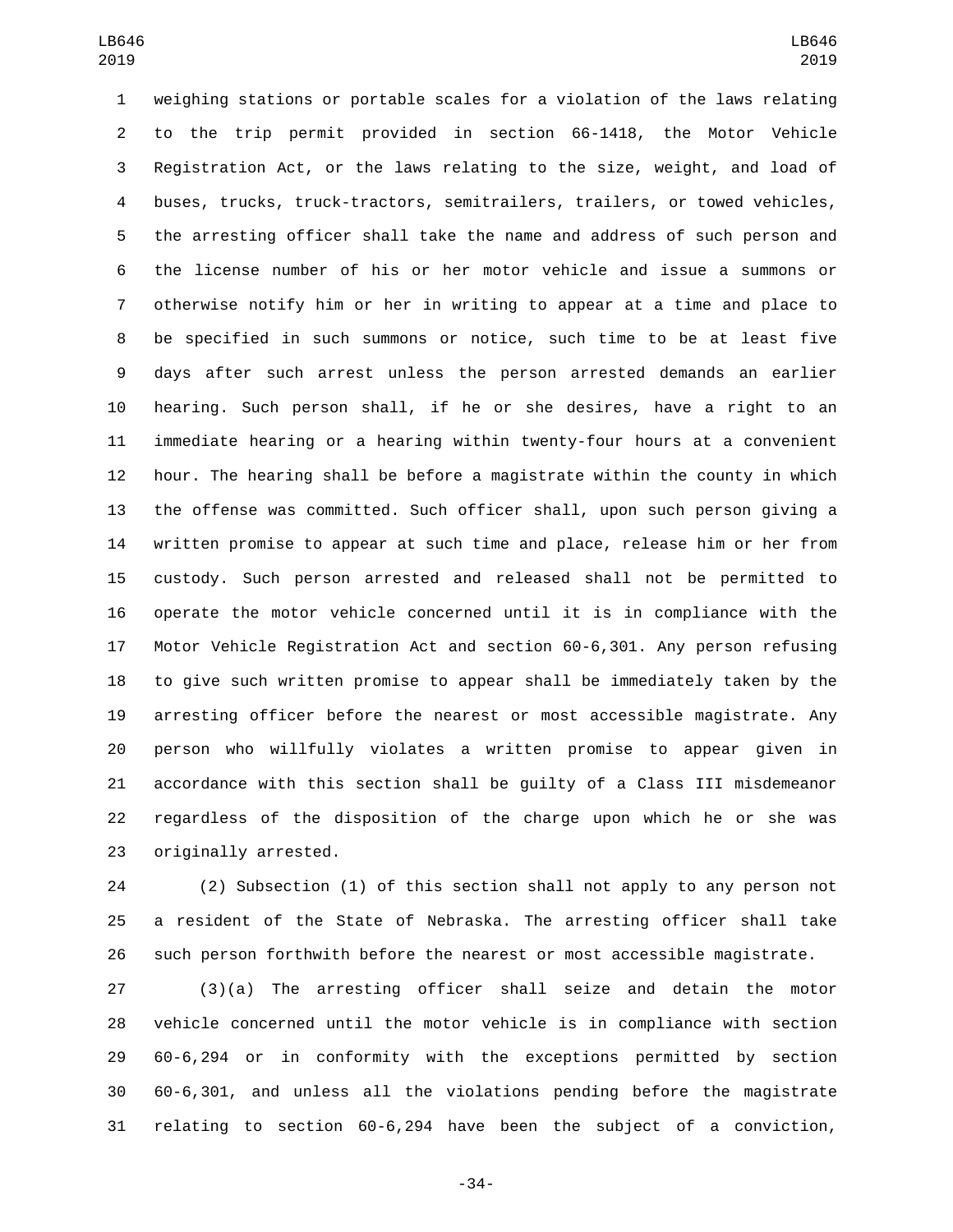acquittal, or dismissal and all related fines and costs have been paid, the arresting officer may detain the motor vehicle concerned when the officer has reasonable grounds to believe that (i) the accused will refuse to respond to the citation, (ii) the accused has no ties to the jurisdiction reasonably sufficient to assure his or her appearance in court, or (iii) the accused has previously failed to appear in response 7 to a citation.

 (b) If a motor vehicle detained pursuant to this section is transporting livestock, procedures and precautions shall be taken if necessary to ensure the health and welfare of such livestock while the 11 motor vehicle is detained.

 (c) A motor vehicle detained pursuant to this subsection shall be released upon execution of a bond with such surety or sureties as the court deems proper or, in lieu of such surety or sureties and at the option of the accused, a cash deposit, conditioned upon his or her appearance before the proper court to answer the offense for which he or she may be charged and to appear at such times thereafter as the court so orders. Such bond shall be in an amount as set forth in the schedule adopted pursuant to section 29-901.05 and shall be administered, subject to review and forfeiture, in the same manner as bail bonds as such law existed prior to the effective date of this act, except that for violations of section 60-6,294, such bond or cash deposit shall be in an amount not less than the sum of costs together with the appropriate fine 24 prescribed in section 60-6,296.

 (d) In addition to the operator, any owner or lessee of the motor vehicle may execute the bond or make the cash deposit required by this section. Upon execution of the bond or cash deposit, the arresting or custodial officer shall release the motor vehicle and cargo to the person who executed the bond or deposited the cash or to the designee of such 30 person.

(e) Towing and storage charges, if any, shall be paid by the person

-35-